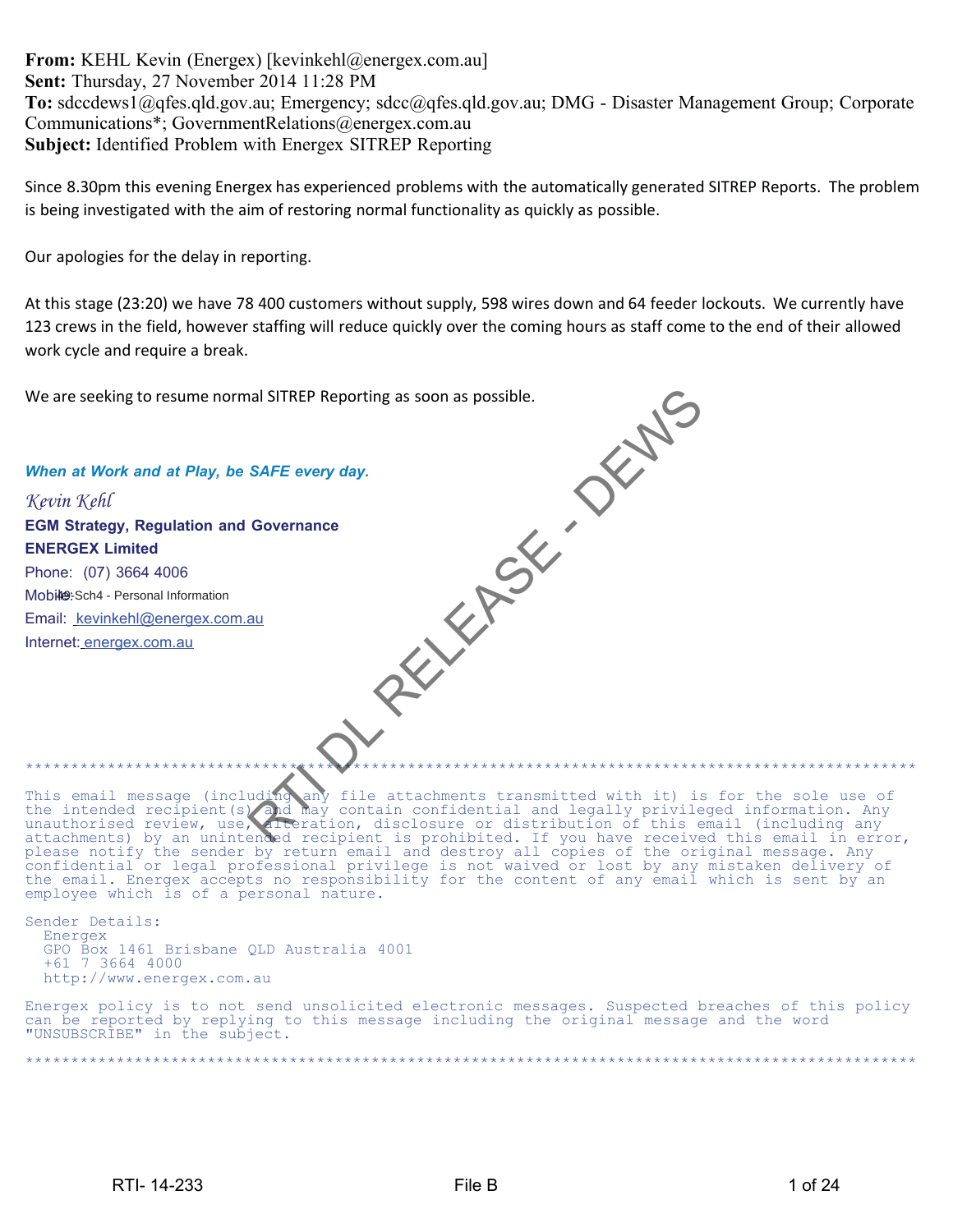**From:** NAIK Shruthi [Shruthi.Naik@dews.qld.gov.au] **Sent:** Friday, 28 November 2014 9:06 AM **To:** 'DUMARESQ Rhonda (NQ)' **Subject:** RE: Update on Ergon Energy support for Energex - Brisbane storm cell Thursday, 27 November

Thanks for the update Rhonda. We all went home safe last night. Hope all is safe and sound at your end too!

Kind Regards, Shruthi Naik **Senior Policy Officer** GOC & Emergency Response **Regulation Department of Energy and Water Supply** Level 3, 41 George Street Brisbane PO Box 15456, City East Queensland 4002 **Phone:** +61 7 3199 4954 **Email:** shruthi.naik@dews.qld.gov.au cid:image001.png@01CEE46E.6B2363E0 **From:** DUMARESQ Rhonda (NQ) [mailto:rhonda.dumaresq@ergon.com.au] **Sent:** Friday, 28 November 2014 8:57 AM **To:** HATCH Lorelle; NAIK Shruthi; 'shaun.leggate@dews.qld.gov.au'; METCALFE Rob **Cc:** Government Liaison **Subject:** Update on Ergon Energy support for Energex - Brisbane storm cell Thursday, 27 November Good morning again Just a quick update on Ergon Energy's support of our Energex colleagues after last night's severe weather in the south east corner. This morning, we have sent 22 crew and a few trucks from our Toowoomba depot. They are undertaking conducting work in the Kelvin Grove area. I hope that our DEWS colleagues and their loved ones have stayed safe overnight and not suffered injury or damage to their homes and cars. Thanks and kind regards R READ TO THE MARK CONTROL TO THE WATER CONTROLL AND THE MARK CONTROLL OF SHAMILE SCIENCILE RANGER AND A SUSPENDICT SUPPORT OF SHAMILE ROOM CONTROLL TO THE CALCULATION CONTROLL TO THE CALCULATION OF SUPPORT OF SUPPORT OF SUP

**Rhonda Dumaresq** Government Advisor **Ergon Energy**

Level 5 - 420 Flinders Street Townsville QLD 4810 PO Box 1090 Townsville QLD 4810 **P** 07 4432 8772 **F** 07 4432 8051 4 Sch4 - Personal Information **E** rhonda.dumaresq@ergon.com.au **ergon.com.au**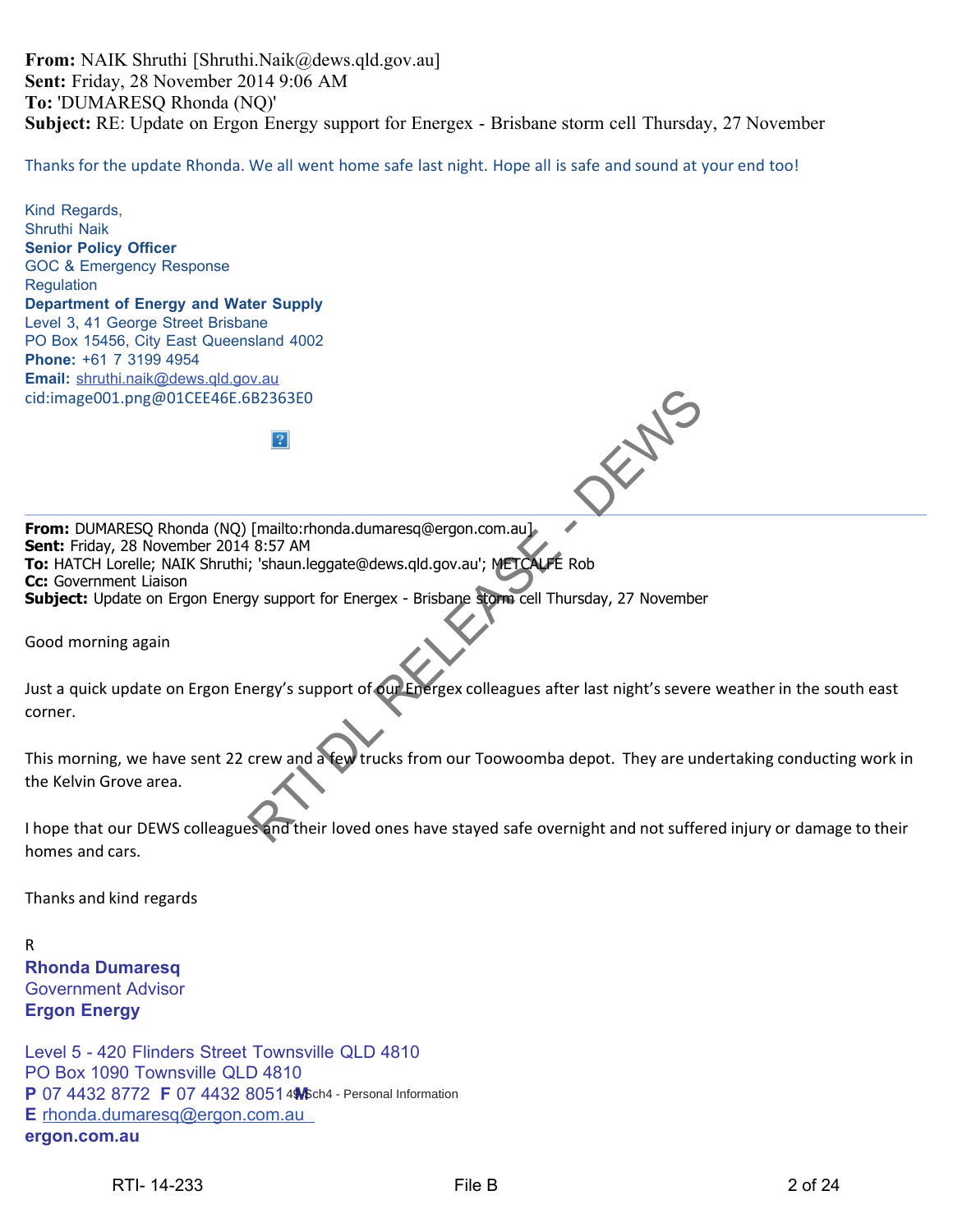

**From:** DUMARESQ Rhonda (NQ) **Sent:** Friday, 28 November 2014 8:32 AM **To:** kumar.thambar@dews.qld.gov.au; Naik Shruthi (Shruthi.Naik@dews.qld.gov.au); 'shaun.leggate@dews.qld.gov.au'; Rob.Metcalfe@dews.qld.gov.au **Cc:** Government Liaison (Government.Liaison@ergon.com.au) **Subject:** Brisbane storm cell - Ergon Energy impact, support

Good morning

Following the storm cell that moved through south east Queensland late yesterday afternoon, understandably there is great interest in the customer impact, aftermath and response.

As of this morning, Ergon Energy does not have any customers off supply as a result of unplanned outages due to the severe weather system.

We are looking at supporting our Energex colleagues and sending crews to the impact areas to assist with the recovery efforts. We will keep you updated on this decision.

Please let me know if you have any queries, or require further information.

Thanks and kind regards

R **Rhonda Dumaresq** Government Advisor **Ergon Energy**

Level 5 - 420 Flinders Street Townsville C PO Box 1090 Townsville QLD 4810 **P** 07 4432 8772 **F** 07 4432 8051 49 6ch4 - Personal Information **E** rhonda.dumaresq@ergon.com **ergon.com.au** By does not have any customers off supply as a result of upplant<br>ur Energex colleagues and sending crews to the manufacture areas to a<br>ted on this decision.<br>any queries, or require further information



This e-mail (including any attachments) may contain confidential or privileged information and is intended for the sole use of the person(s) to whom it is addressed. If you are not the intended recipient, or the person responsible for delivering this message to the intended recipient, please notify the sender of the message or send an e-mail to mailto:help.desk@ergon.com.au immediately, and delete all copies. Any unauthorised review, use, alteration, disclosure or distribution of this e-mail by an unintended recipient is prohibited. Ergon Energy accepts no

\*\*\*\*\*\*\*\*\*\*\*\*\*\*\*\*\*\*\*\*\*\*\*\*\*\*\*\*\*\*\*\*\*\*\*\*\*\*\*\*\*\*\*\*\*\*\*\*\*\*\*\*\*\*\*\*\*\*\*\*\*\*\*\*\*\*\*\*\*\*\*\*\*\*\*\*\*\*\*\*\*\*\*\*\*\*\*\*\*\*\*\*\*\*\*\*\*\*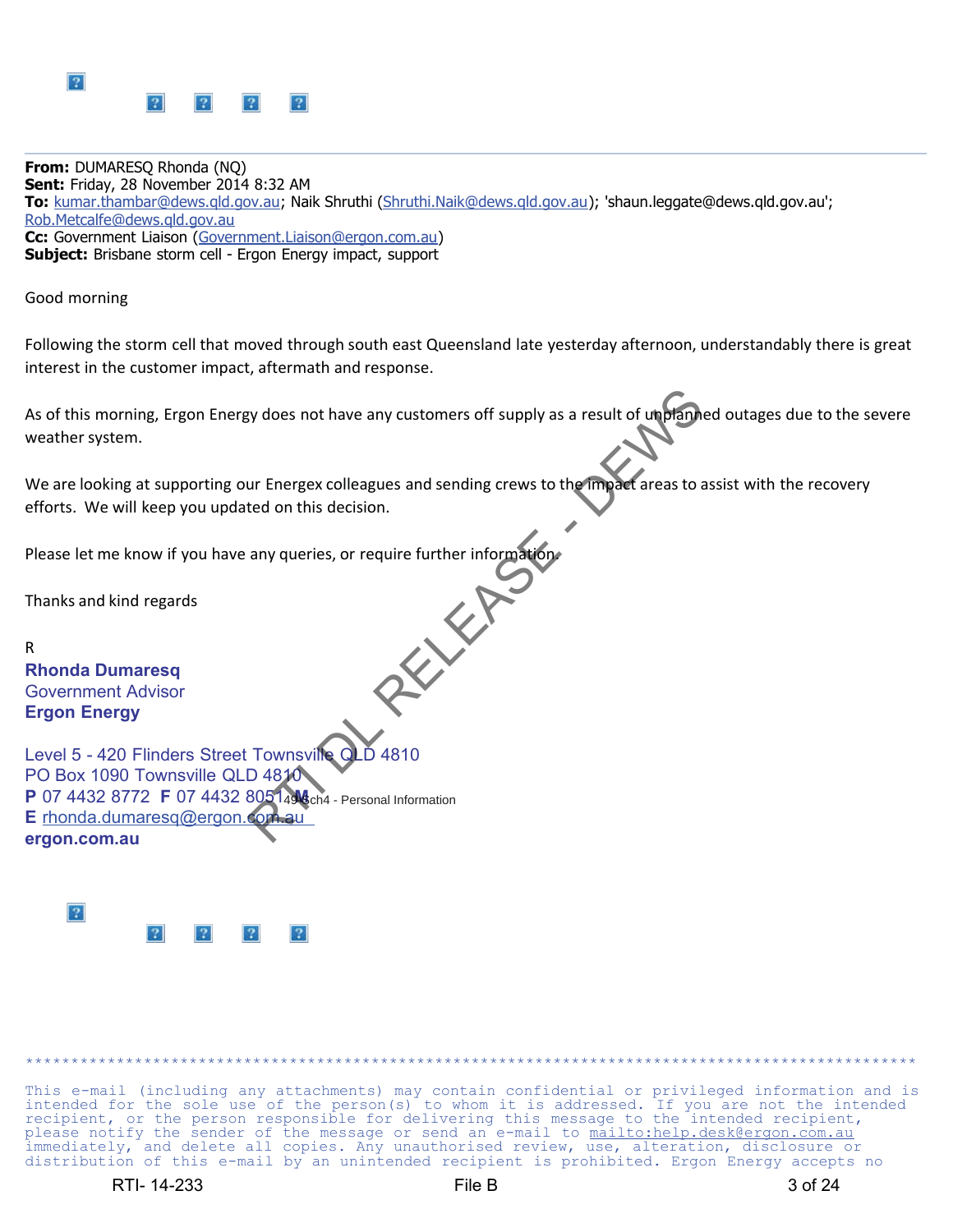| responsibility for the content of any e-mail sent by an employee which is of a personal nature. |                    |  |
|-------------------------------------------------------------------------------------------------|--------------------|--|
| Ergon Energy Corporation Limited                                                                | ABN 50 087 646 062 |  |
|                                                                                                 |                    |  |

RTION RELEASE OF DEVIS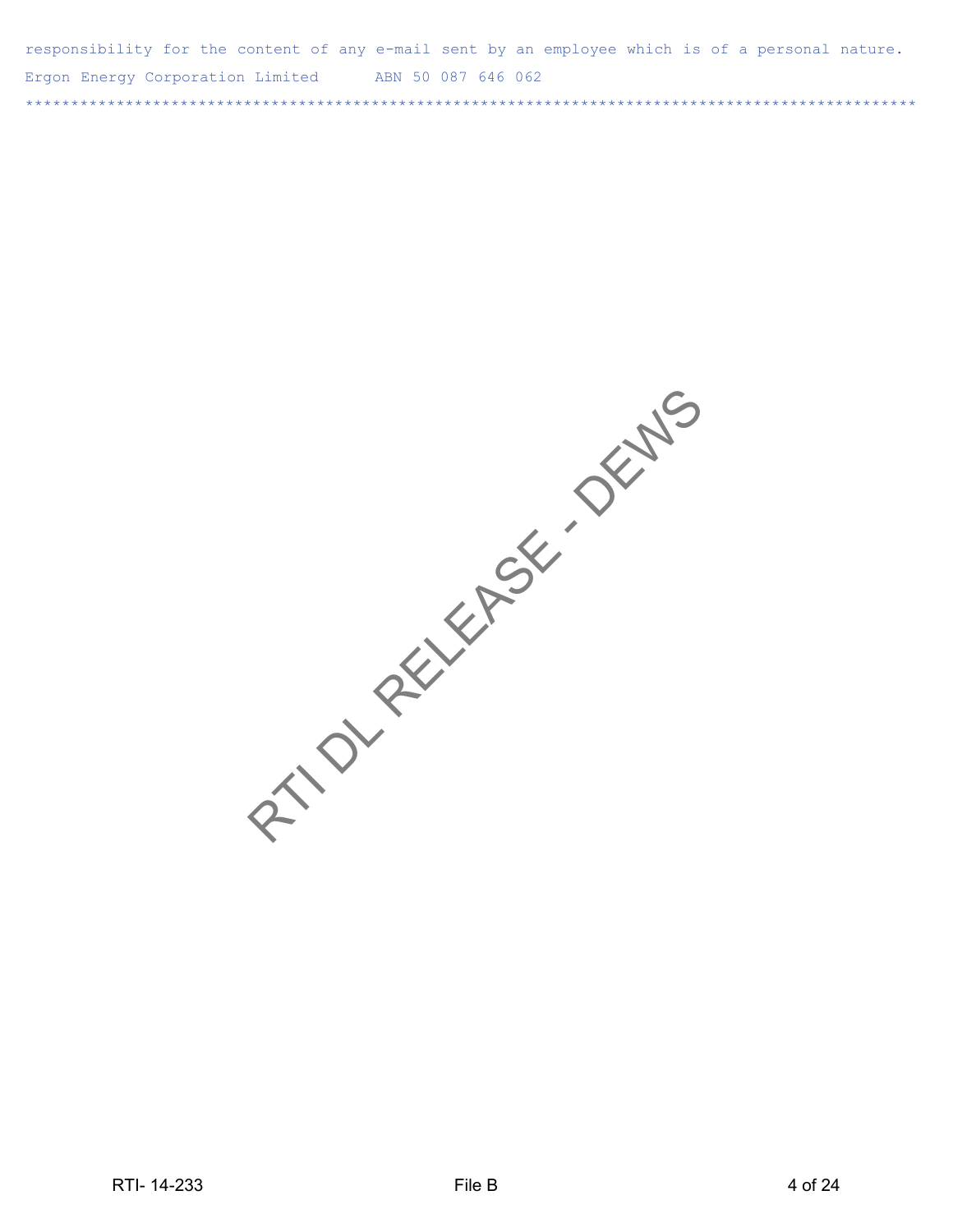**From:** LEGGATE Shaun [Shaun.Leggate@dews.qld.gov.au] **Sent:** Friday, 28 November 2014 11:48 AM **To:** SMART Helen **CC:** HATCH Lorelle **Subject:** Fwd: - media statement for minister (big thank you to crews for hard slog (for release overnight) **Attachments:** image001.jpg

Regards

Shaun

Begin forwarded message:

**From:** THOMPSON Judith <Judith.Thompson@dews.qld.gov.au> **Date:** 28 November 2014 10:50:50 am AEST **To:** LEGGATE Shaun <Shaun.Leggate@dews.qld.gov.au> **Subject: FW: - media statement for minister (big thank you to crews for hard slog (for release overnight) RELEASE DE** Dear Shaun Please would you give me a call about this request. Thanks very much. **Judith Judith Thompson** Director | **Office of the Director-General** Department of Energy and Water Supply Floor 13 | Mineral House | 41 George Street | Brisbane Qld 4000 PO Box 15456, City East, QLD 4002 **t: 3137 4298** 499Sch4 - Personal Information e: judith.thompson@dews.qld.gov.au  $|2|$ **Great state. Great opportunity.**

# **Customers first | Ideas into action | Unleash potential | Be courageous | Empower people**

**From: Sent:** Friday, 28 November 2014 10:45 AM **To:** HUNT Dan; THOMPSON Judith **Cc: Subject:** - media statement for minister (big thank you to crews for hard slog (for release overnight) Deferred Information Deferred Information

Greetings DG

Could you please assist in coordinating a big thankyou / well done media statement about Ergon and Energex crews (working side by side) for their efforts to restore services / make things safer (contain info on- magnitude of task/challenge, how many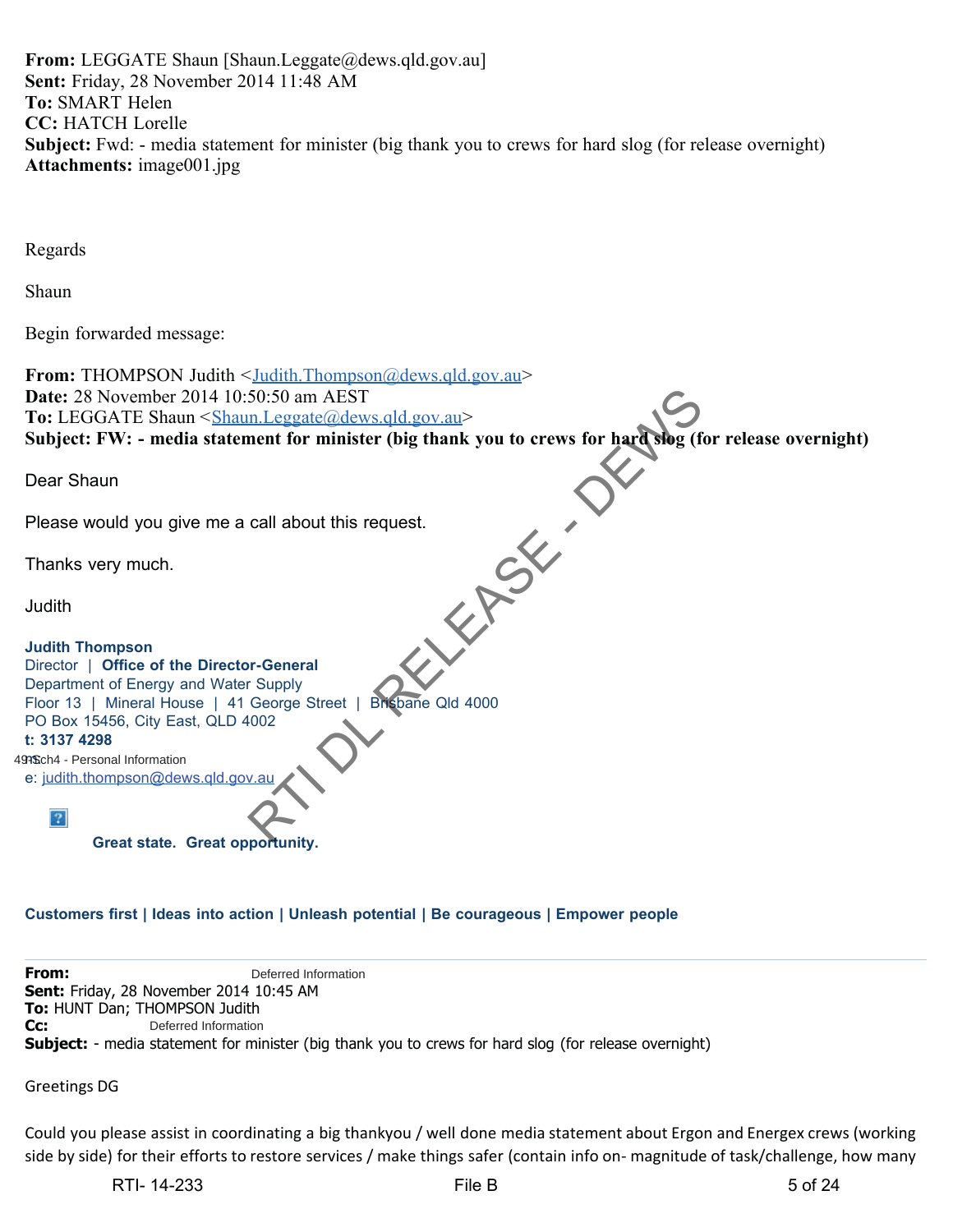without power, how much damage, how many crews, how many lightning strikes etc, ) …

I reckon this would probably need to go out overnight (ie, latest details should be about 7PM).

#### Regard Seferred Information

This email, together with any attachments, is intended for the named recipient(s) only; and may contain privileged and confidential information. If received in error, you are asked to inform the sender as quickly as possible and delete this email and any copies of this from your computer system network.

If not an intended recipient of this email, you must not copy, distribute or take any action(s) that relies on it; any form of disclosure, modification, distribution and /or publication of this email is also prohibited.

Unless stated otherwise, this email represents only the views of the sender and not the views of the Queensland Government.

Please consider the environment before printing this email.

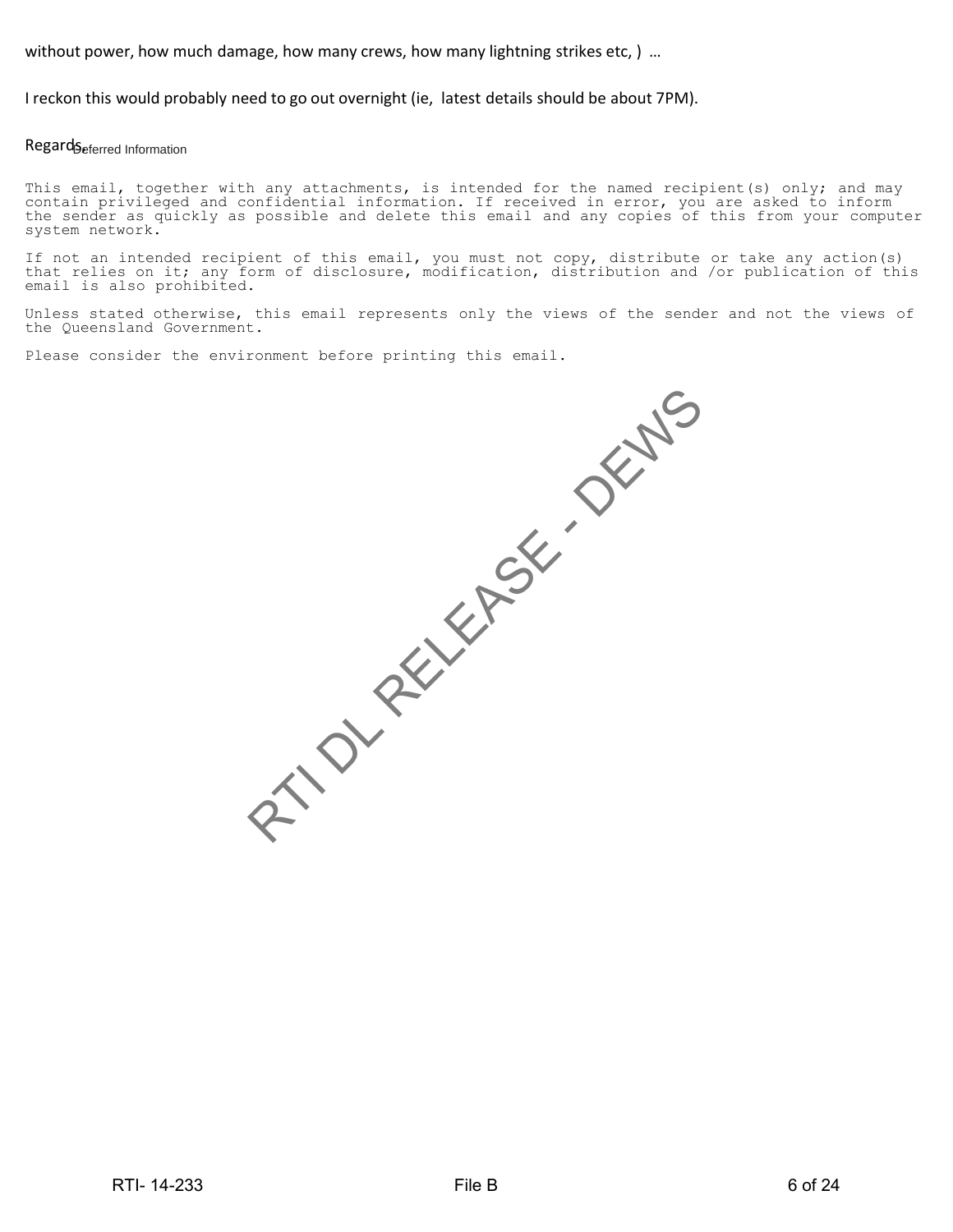**From:** DONALD Danny (Energex) [dannydonald@energex.com.au] **Sent:** Friday, 28 November 2014 12:44 PM To: Deferred Information FFENEY Terry (Energex) **CC:** SMART Helen **Subject:** info Deferred Information

Heferred Information

Here's our latest info…

Energex crews have now restored power to 64,000 homes and businesses.

They will continue to work on the final 41,000 without supply.

We have met our target of 50% restored by lunch and all going to plan we will get the customer numbers down to around 15,000 to 20,000 by 6pm.

Currently we have 421 wires down from an original 642 last night. The majority of wires down are in Brisbane's central west (294).

There are currently more than 208 crews in the field including 22 Ergon crews from Toowoomba.

The Ergon crews are working in Brisbane's worst affected areas around Oxley and surrounds.

A lot of work ahead though and in some parts of the regions we are virtually going to have to not just repair but rebuild the network. These issues are around Inala and surrounds. Wun from an original 642 last night. The majority of wheel down a<br>208 crews in the field including 22 Ergon crews from Toowoombi<br>Brisbane's worst affected areas around Oxley and surrounds.<br>In some parts of the regions we a

Taringa, Toowong and St Lucia are also have a lot of large trees being removed to enable the further restoration of power.

The community support van is proving pretty popular at Kev Hooper Park. At this stage there has been no negative sentiment towards community liaison staff on site.

Safety messages include:

If anyone's house has been damaged or inundated by water please call a licensed electrician to inspect it before re-energising.

If you're without power check to ensure your stove and oven dials are turned off so they will not power up when supply is restored to your home.

Keep away from fallen powerlines and call Energex on 13 19 62 if you see a wire down.

If your fridge has been without power for a considerable amount of time visit the Queensland Health website RE food safety during disasters and emergencies information.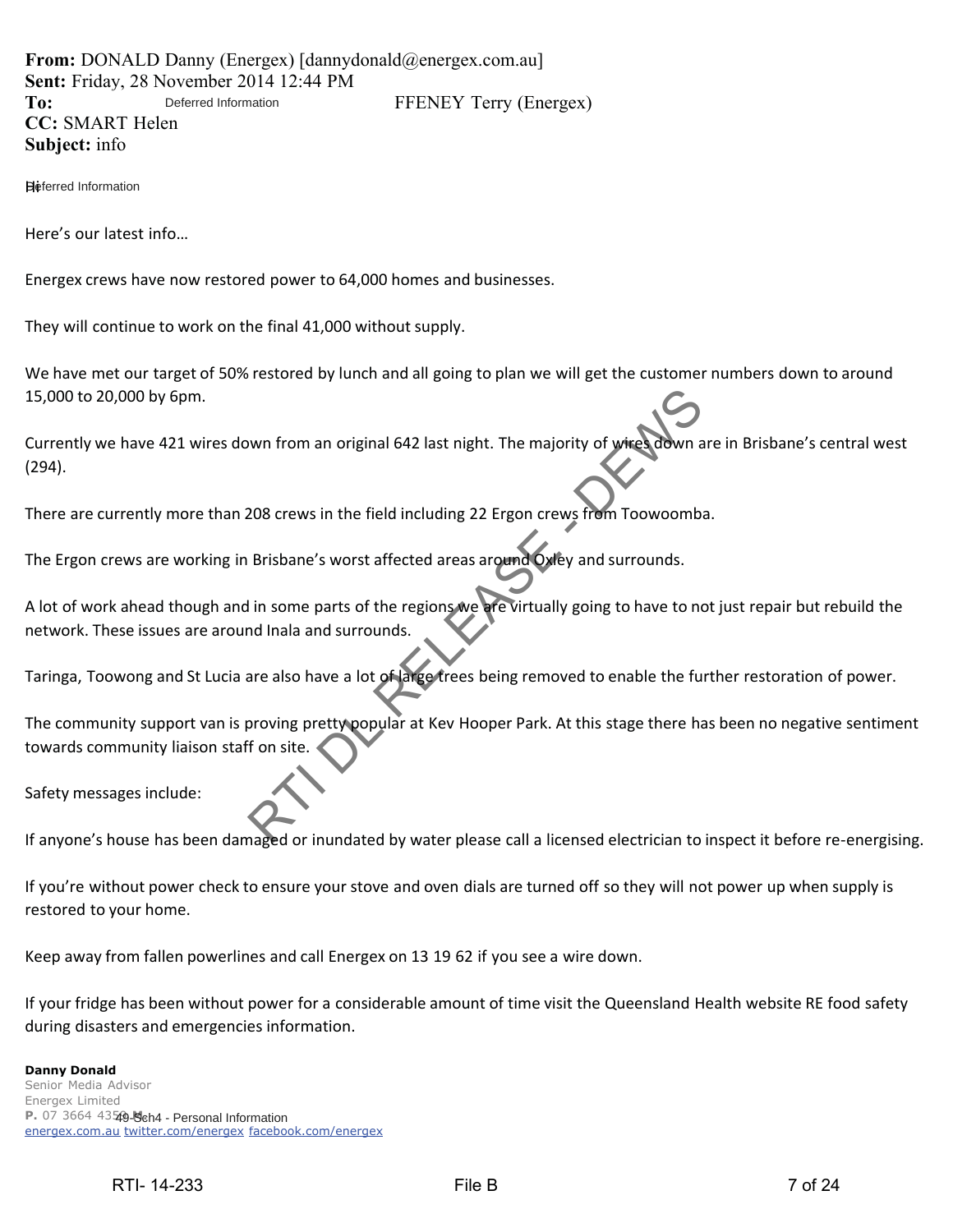This email message (including any file attachments transmitted with it) is for the sole use of Instrument message (including any interaction confidential and legally privileged information. Any unauthorised review, use, alteration, disclosure or distribution of this email (including any attachments) by an unintended employee which is of a personal nature.

Sender Details: Energex GPO Box 1461 Brisbane QLD Australia 4001 +61 7 3664 4000<br>http://www.energex.com.au

Energex policy is to not send unsolicited electronic messages. Suspected breaches of this policy can be reported by replying to this message including the original message and the word<br>"UNSUBSCRIBE" in the subject.

RTIONARIANS CENSO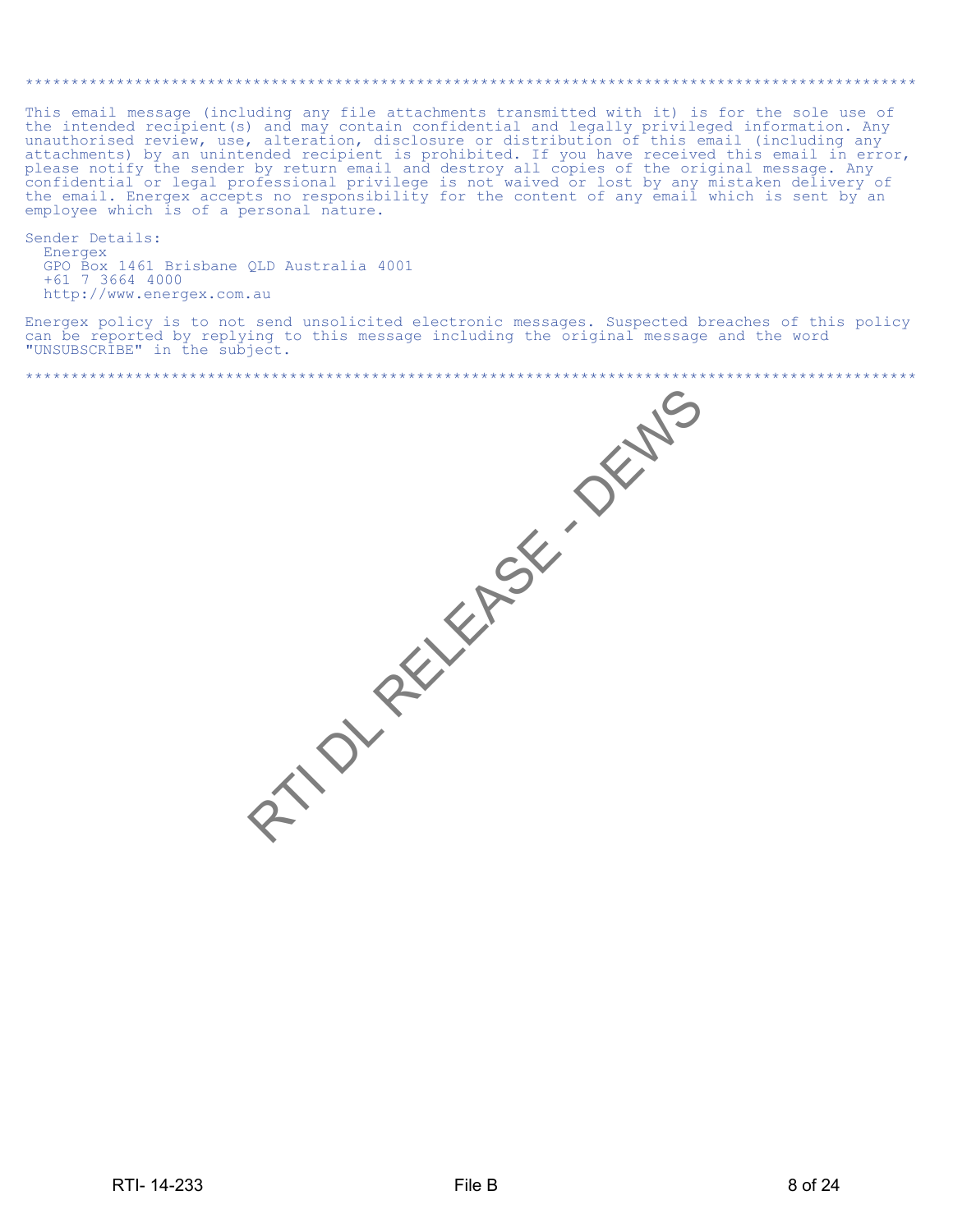**From:** DONALD Danny (Energex) [dannydonald@energex.com.au] **Sent:** Friday, 28 November 2014 4:03 PM To: Deferred Information EFFENEY Terry (Energex) **CC:** SMART Helen **Subject:** info Deferred Information

**Deferred Information** 

Here's our latest info as of 4pm…

Energex crews have now restored power to 79,000 homes and businesses so more than three quarters are up and running.

They will continue to work on the final 26,000 without supply.

We still plan to get the customer numbers down to around 15,000 to 20,000 by 6pm.

Currently we have 271 wires down from an original 642 last night. The majority of wires down are in Brisbane's central west (201).

There are currently more than 200 crews in the field including 22 Ergon crews from Toowoomba.

The Ergon crews are working in Brisbane's worst affected areas around Oxley and surrounds.

Areas that will be without supply this evening include pockets of Moorooka, St Lucia, Taringa, Inala and Sherwood and this is where some of the worst damage is including massive trees across infrastructure, damage so severe that parts of the network is being reconstructed and the like.

The union has been tweeting wildly inaccurate information trying to muster negative community sentiment such as claiming Energex had just six crews working between minding and 4:30 this morning when this figure was actually 42. Minimal media interest about this. wom from an original 642 last night. The majority of wires Nowplant<br>
200 crews in the field including 22 Ergon crews from Yoowoombi<br>
Brisbane's worst affected areas around Oxley and surrounds.<br>
Ily this evening include poc

Safety messages still include:

If anyone's house has been damaged or inundated by water please call a licensed electrician to inspect it before re-energising. The Master Electricians can be phoned on 1300 889 198

If you're without power check to ensure your stove and oven dials are turned off so they will not power up when supply is restored to your home.

Keep away from fallen powerlines and call Energex on 13 19 62 if you see a wire down.

If your fridge has been without power for a considerable amount of time visit the Queensland Health website RE food safety during disasters and emergencies information.

This email message (including any file attachments transmitted with it) is for the sole use of

R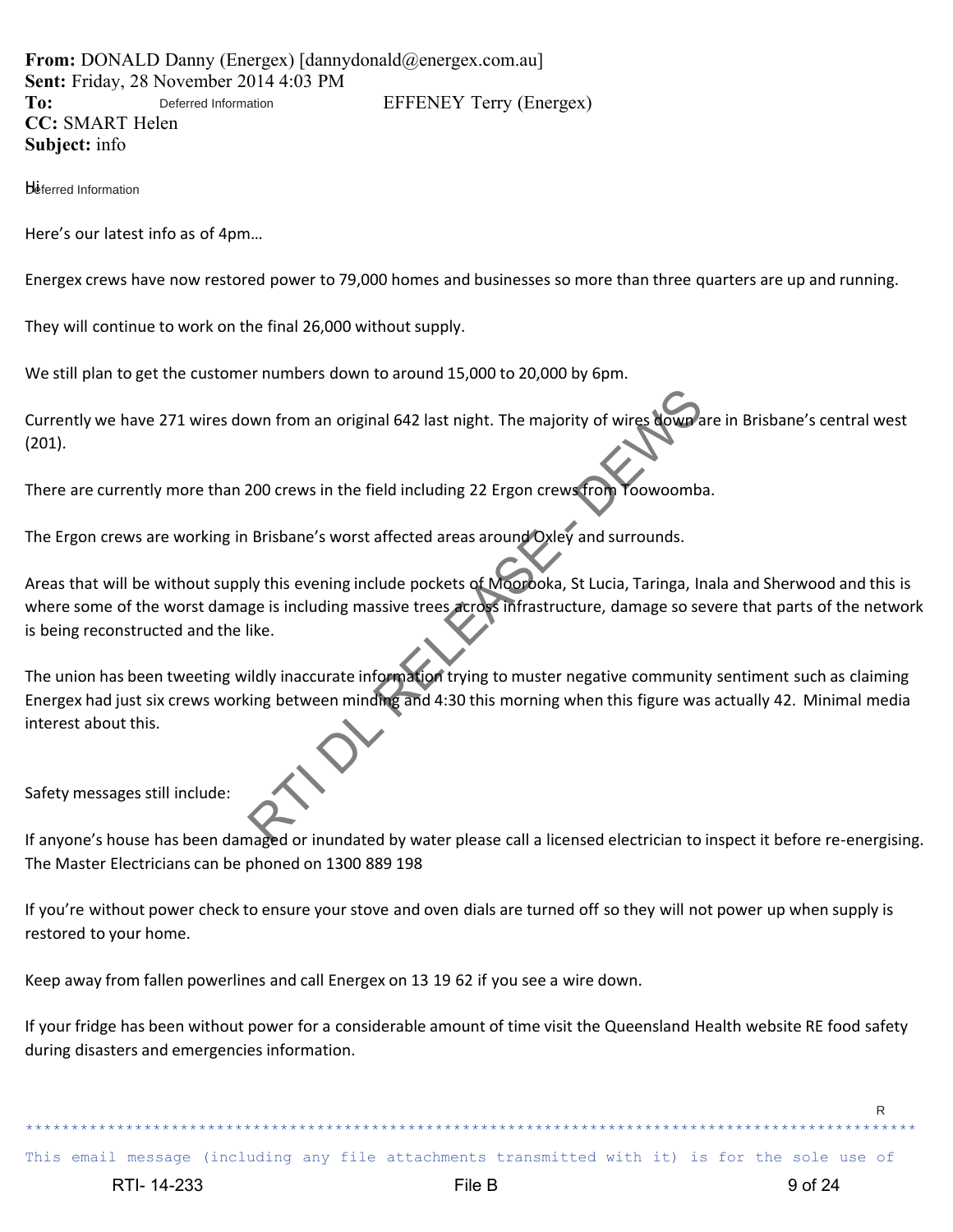the intended recipient(s) and may contain confidential and legally privileged information. Any unauthorised review, use, alteration, disclosure or distribution of this email (including any attachments) by an unintended recipient is prohibited. If you have received this email in error, please notify the sender by return email and destroy all copies of the original message. Any confidential or legal profession employee which is of a personal nature.

Sender Details: Energex GPO Box 1461 Brisbane QLD Australia 4001 +61 7 3664 4000 http://www.energex.com.au

Energex policy is to not send unsolicited electronic messages. Suspected breaches of this policy<br>can be reported by replying to this message including the original message and the word<br>"UNSUBSCRIBE" in the subject.

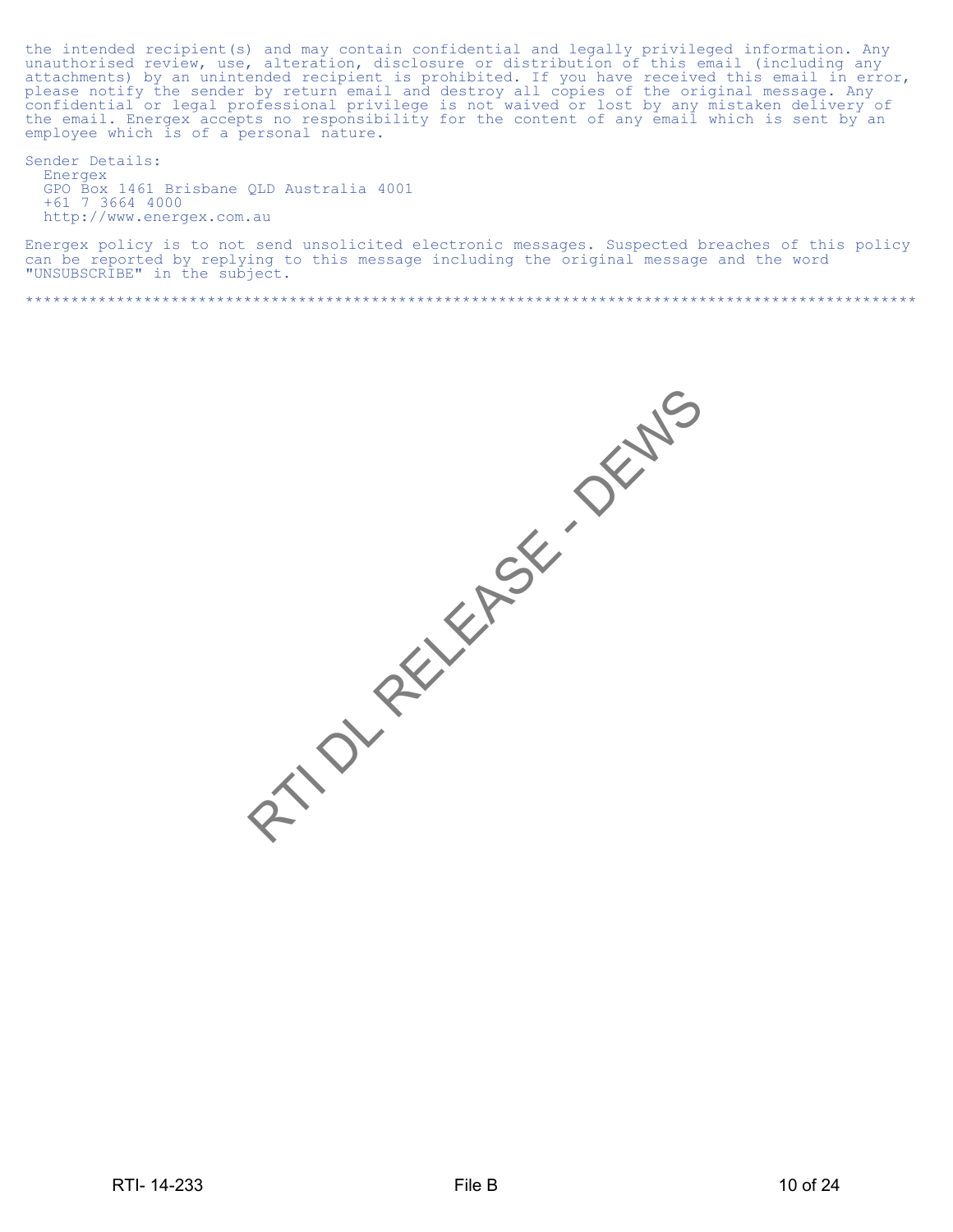**From:** DONALD Danny (Energex) [dannydonald@energex.com.au] **Sent:** Friday, 28 November 2014 6:21 PM To: Deferred Information EFFENEY Terry (Energex); SMART Helen **CC:** WATSON Ron (Energex); METCALF Graham (Energex); WILLIAMS Amelia (Energex); MORAN Jae (Energex) **Subject:** Latest info Deferred Information

Hi Deferred Information

Here's our latest info…

Energex crews have now restored power to 82,000 homes and businesses so more than three quarters are up and running.

They will continue to work on the final 13,000 without supply.

We reached the target of getting the numbers down to 15,000 to 20,000 by 6pm.

Currently we have 152 wires down from an original 642 last night. The majority of wires down are in Brisbane's central west (107).

There are currently 185 crews in the field.

Areas that will be without supply this evening include pockets of Moorooka, St Lucia, Taringa, Inala and Sherwood and this is where some of the worst damage is including massive trees across infrastructure, damage so severe that parts of the network is being reconstructed and the like.

Energex crews will work throughout the evening and at first light will work to restore power to the remaining customers

The union has been tweeting wildly inaccurate information trying to muster negative community sentiment such as claiming Energex had just six crews working between minding and 4:30 this morning when this figure was actually 42. Minimal media interest about this. In the field.<br>
Wun from an original 642 last night. The majority of wire adwn a<br>
In the field.<br>
Ily this evening include pockets of Mooreova, St Lucia, Taringa, In<br>
ge is including massive trees across fifted structure, da

Safety messages still include:

If anyone's house has been damaged or inundated by water please call a licensed electrician to inspect it before re-energising. The Master Electricians can be phoned on 1300 889 198

If you're without power check to ensure your stove and oven dials are turned off so they will not power up when supply is restored to your home.

Keep away from fallen powerlines and call Energex on 13 19 62 if you see a wire down.

If your fridge has been without power for a considerable amount of time visit the Queensland Health website RE food safety during disasters and emergencies information.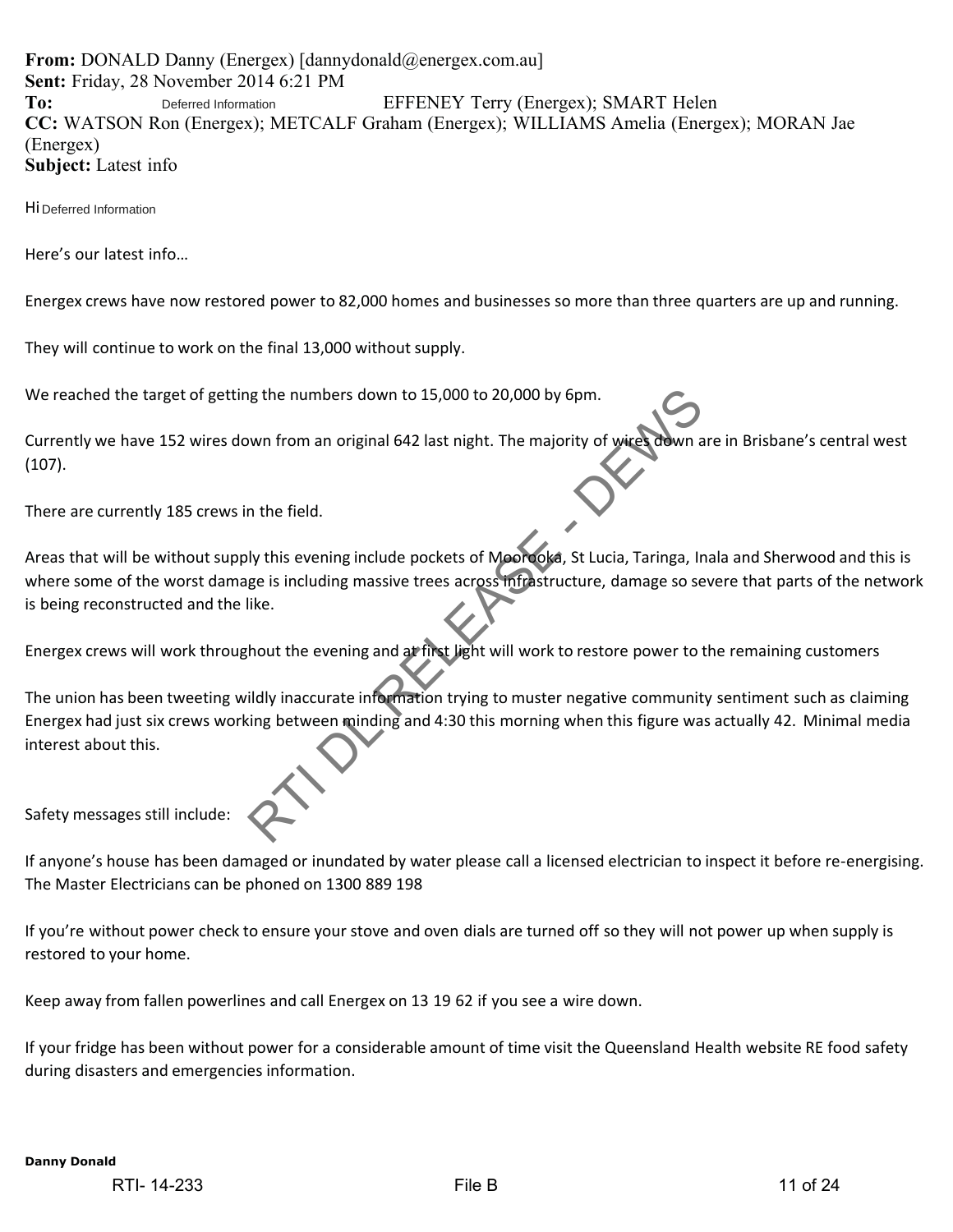# This email message (including any file attachments transmitted with it) is for the sole use of the intended recipient(s) and may contain confidential and legally privileged information. Any unauthorised review, use, altera different text. The professional privilege is not visible of the critical control of the sender (including any<br>please notify the sender by return email and destroy all copies of the original message. Any<br>confidential or le employee which is of a personal nature. Sender Details: Energex GPO Box 1461 Brisbane QLD Australia 4001 +61 7 3664 4000 RTIONALLYASKI http://www.energex.com.au Energex policy is to not send unsolicited electronic messages. Suspected breaches of this policy can be reported by replying to this message including the original massage and the word "UNSUBSCRIBE" in the subject.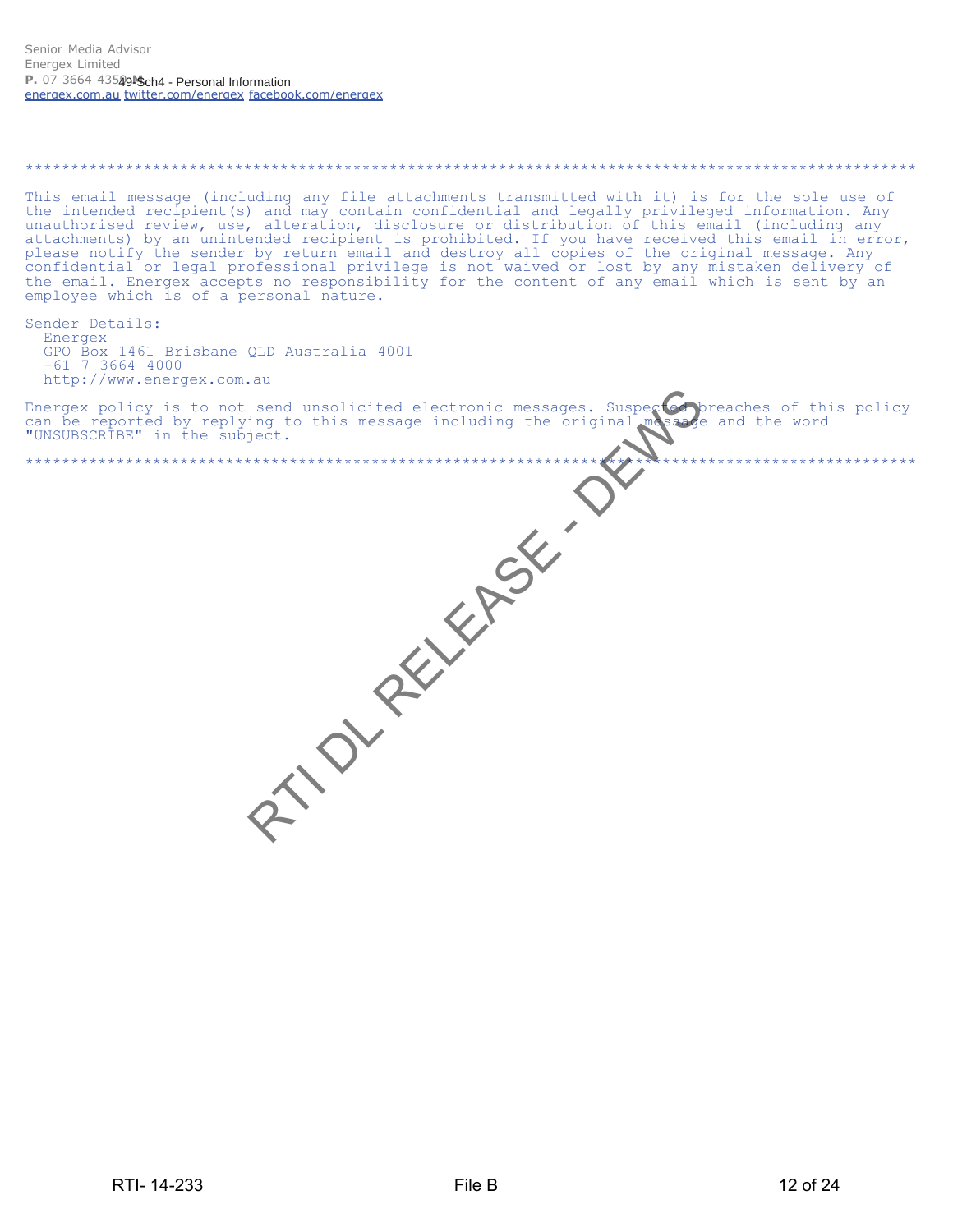**From:** DONALD Danny (Energex) [dannydonald@energex.com.au] **Sent:** Friday, 28 November 2014 8:06 PM To: Deferred Information EFFENEY Terry (Energex); SMART Helen **CC:** WATSON Ron (Energex); METCALF Graham (Energex); WILLIAMS Amelia (Energex); MORAN Jae (Energex) **Subject:** Latest info Deferred Information

Hi Deferred Information

Here's our latest info…

Energex crews have now restored power to 95,000 homes and businesses.

They will continue to work on the final 10,000 without supply.

Currently we have 93 wires down from the original 642 last night. The majority of wires down are in Brisbane's central west (61).

Energex crews are again working through the night. More than 120 crews are in the field now and this will gradually decrease as crews reach their allowable hours of continuous work.

There will again be approximately 40 crews working between midnight and dawn when they will be replaced by approximately 90 fresh crews.

Hot spots for Energex tonight are St Lucia, Taringa, and Indooroopilly with restoration of power expected to be completed by lunchtime. What from the original 642 last night. The majority of wires down a<br>
g through the night. More than 120 crews are in the field now a<br>
nours of continuous work.<br>
Lely 40 crews working between midnight and dawn when they wil

Other targeted areas tonight include Acacia Ridge, Archerfield, Willawong and Durack with power expected to be restored in those areas by mid-morning.

Most other areas are expected to have power restored by midnight.

Energex crews will work throughout the evening and at first light will work to restore power to the remaining customers.

Safety messages still include:

If anyone's house has been damaged or inundated by water please call a licensed electrician to inspect it before re-energising. The Master Electricians can be phoned on 1300 889 198

If you're without power check to ensure your stove and oven dials are turned off so they will not power up when supply is restored to your home.

Keep away from fallen powerlines and call Energex on 13 19 62 if you see a wire down.

If your fridge has been without power for a considerable amount of time visit the Queensland Health website RE food safety during disasters and emergencies information.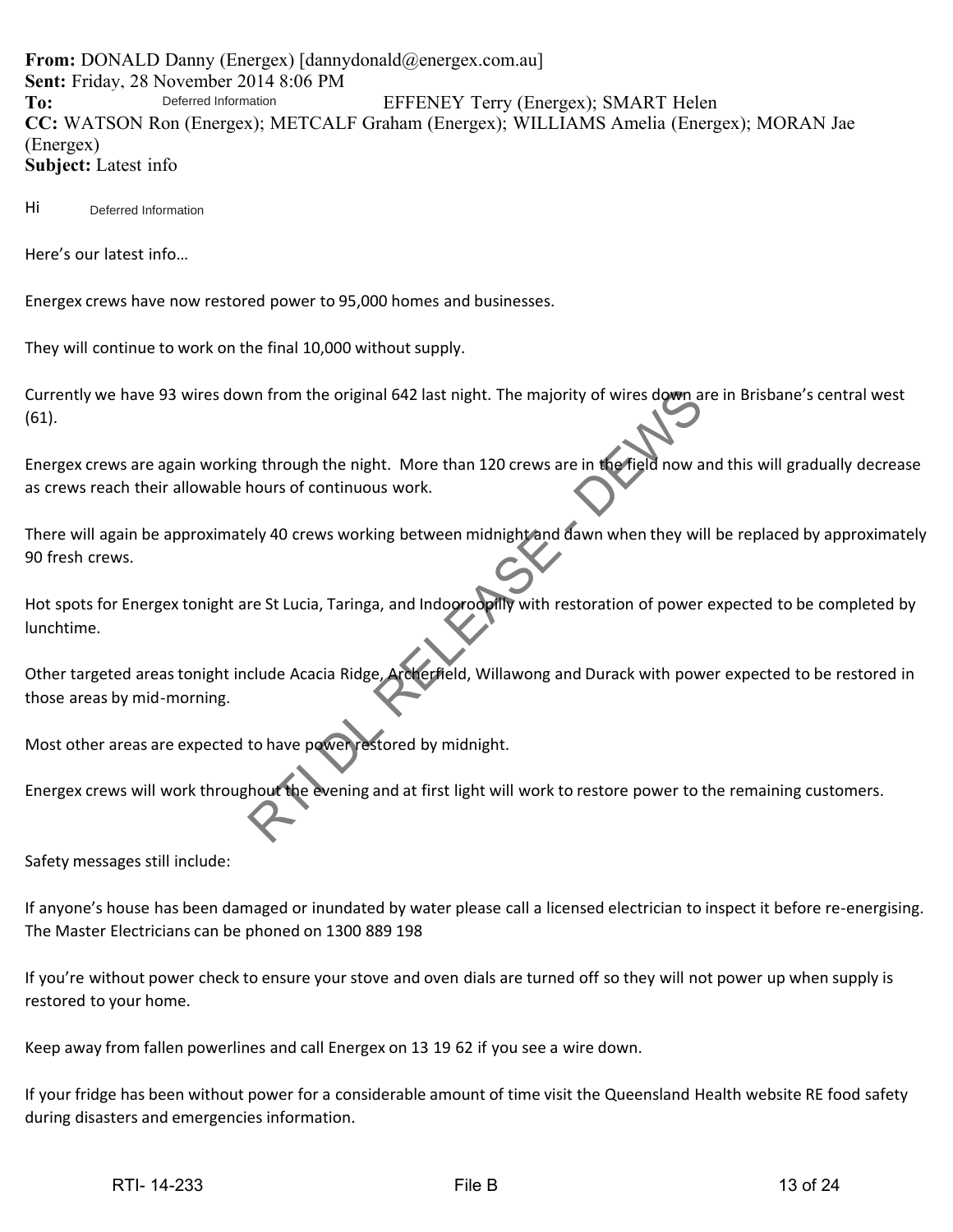This email message (including any file attachments transmitted with it) is for the sole use of<br>the intended recipient(s) and may contain confidential and legally privileged information. Any<br>unauthorised review, use, altera attachments) by an unintended recipient is prohibited. If you have received this email in error, please notify the sender by return email and destroy all copies of the original message. Any confidential or legal profession employee which is of a personal nature.

Sender Details: Energex GPO Box 1461 Brisbane QLD Australia 4001 +61 7 3664 4000<br>http://www.energex.com.au

Energex policy is to not send unsolicited electronic messages. Suspected breaches of this policy can be reported by replying to this message including the original message and the word<br>"UNSUBSCRIBE" in the subject.

RIVOLAELEA SENSO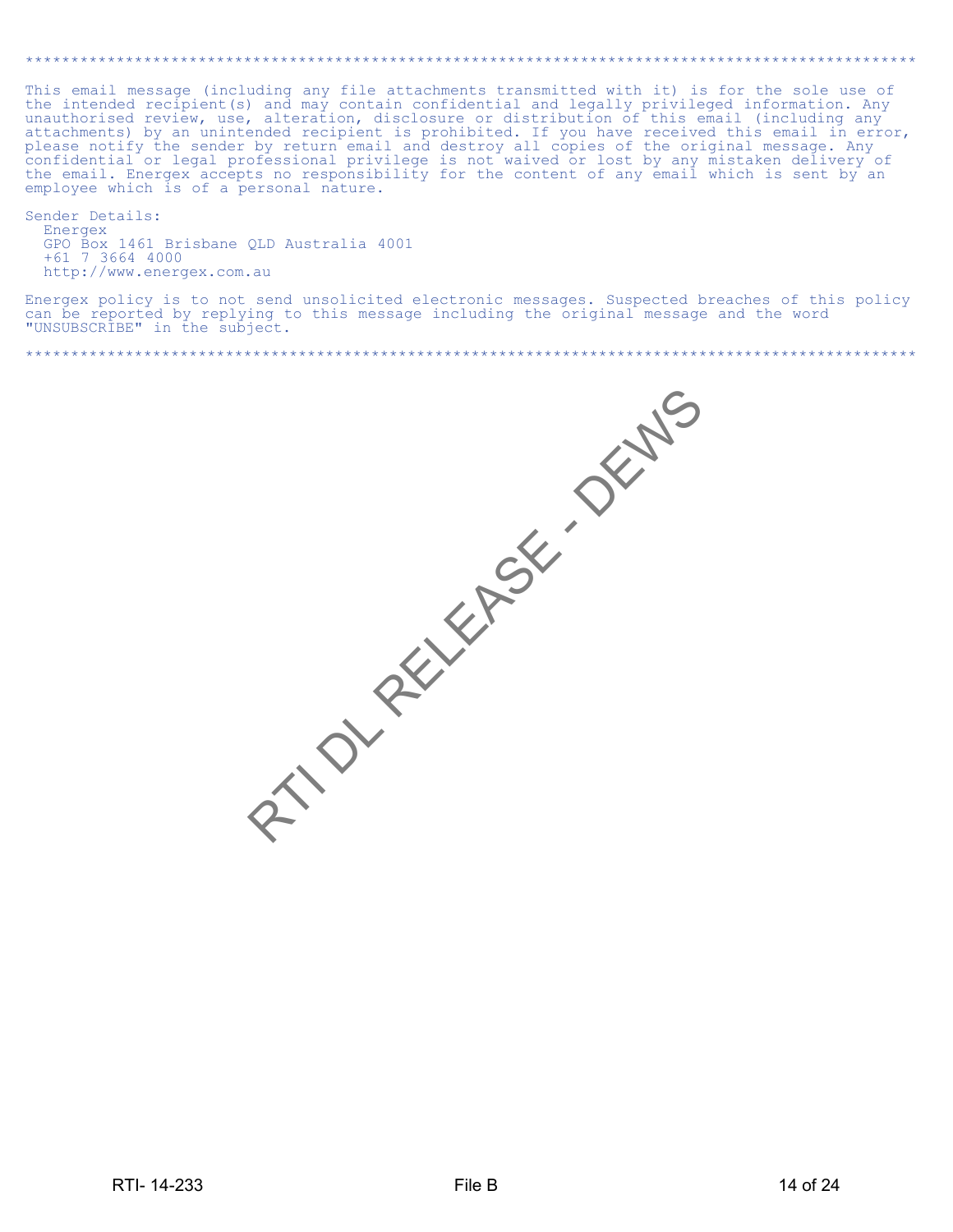### **From**

Deferred Information

**Sent:** Friday, 28 November 2014 8:33 PM **To:** DONALD Danny (Energex) **CC:** EFFENEY Terry (Energex); SMART Helen; WATSON Ron (Energex); METCALF Graham (Energex); WILLIAMS Amelia (Energex); MORAN Jae (Energex) **Subject:** Re: Latest info

Thanks Danny, will pass on to minister. As you know he has put out statement applauding all your efforts. Thanks for the regular updates . Regards, Deferred Information

Sent from my iPad

On 28 Nov 2014, at 8:06 pm, "DONALD Danny (Energex)" <dannydonald@energex.com.au> wrote:

Heferred Information

Here's our latest info…

Energex crews have now restored power to 95,000 homes and business

They will continue to work on the final 10,000 without supply.

Currently we have 93 wires down from the original 642 last night. The majority of wires down are in Brisbane's central west (61). restored power to 95,000 homes and businesses.<br>The content of the final 10,000 without supply<br>res down from the original 642 laternight. The majority of wires down<br>working through the matrix More than 120 crews are in the

Energex crews are again working through the night. More than 120 crews are in the field now and this will gradually decrease as crews reach their allowable hours of continuous work.

There will again be approximately 40 crews working between midnight and dawn when they will be replaced by approximately 90 fresh crews.

Hot spots for Energex tonight are St Lucia, Taringa, and Indooroopilly with restoration of power expected to be completed by lunchtime.

Other targeted areas tonight include Acacia Ridge, Archerfield, Willawong and Durack with power expected to be restored in those areas by mid-morning.

Most other areas are expected to have power restored by midnight.

Energex crews will work throughout the evening and at first light will work to restore power to the remaining customers.

Safety messages still include:

If anyone's house has been damaged or inundated by water please call a licensed electrician to inspect it before re-energising. The Master Electricians can be phoned on 1300 889 198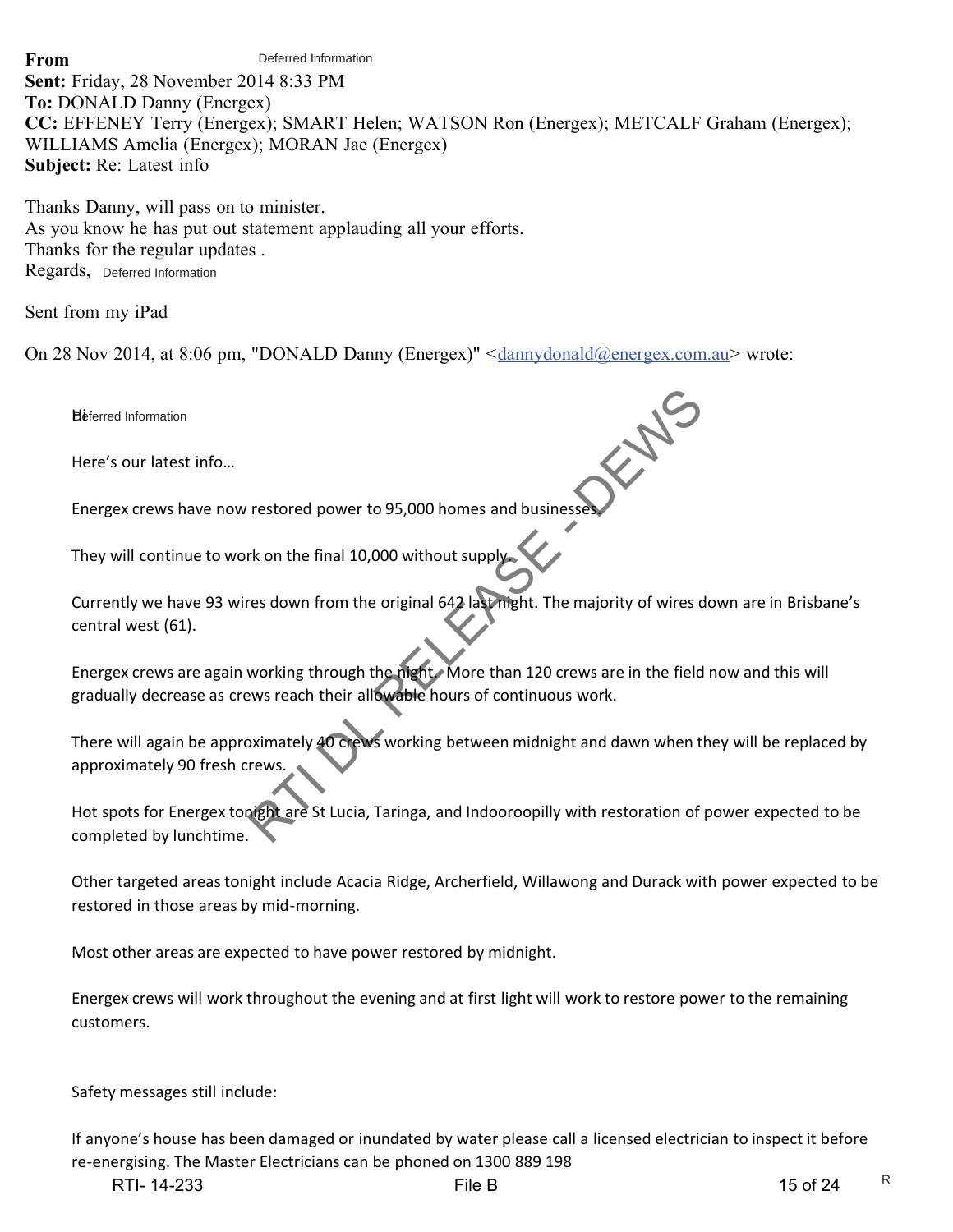If you're without power check to ensure your stove and oven dials are turned off so they will not power up when supply is restored to your home.

Keep away from fallen powerlines and call Energex on 13 19 62 if you see a wire down.

If your fridge has been without power for a considerable amount of time visit the Queensland Health website RE food safety during disasters and emergencies information.

This email message (including any file attachments transmitted with it) is for the sole use of the intended recipient(s) and may contain confidential and legally privileged information. Any unauthorised review, use, alteration, disclosure or distribution of<br>this email (including any attachments) by an unintended recipient is prohibited. If you<br>have received this email in error, please notify personal nature. Sender Details: Energex GPO Box 1461 Brisbane QLD Australia 4001 +61 7 3664 4000<br>http://www.energex.com.au Energex policy is to not send unsolicited electron of messages. Suspected breaches of this policy can be reported by replying to this message including the original messa and the word "UNSUBSCRIBE" in the subject. sage including the original message \*\*\*\*\*\*\*\*\*\*\*\*\*\*\*\*\*\*\*\*\*\*\*  $\mathcal{C}$ This email, together with any attachments, is intended for the named recipient (s) only; and may contain privileged and confidential information. If received in error, you are asked to inform<br>the sender as quickly as possible and delete this email and any copies of this from your computer system network.

If not an intended recipient of this email, you must not copy, distribute or take any action(s) that relies on it, any form of disclosure, modification, distribution and /or publication of this email is also prohibited.

Unless stated otherwise, this email represents only the views of the sender and not the views of the Queensland Government.

Please consider the environment before printing this email.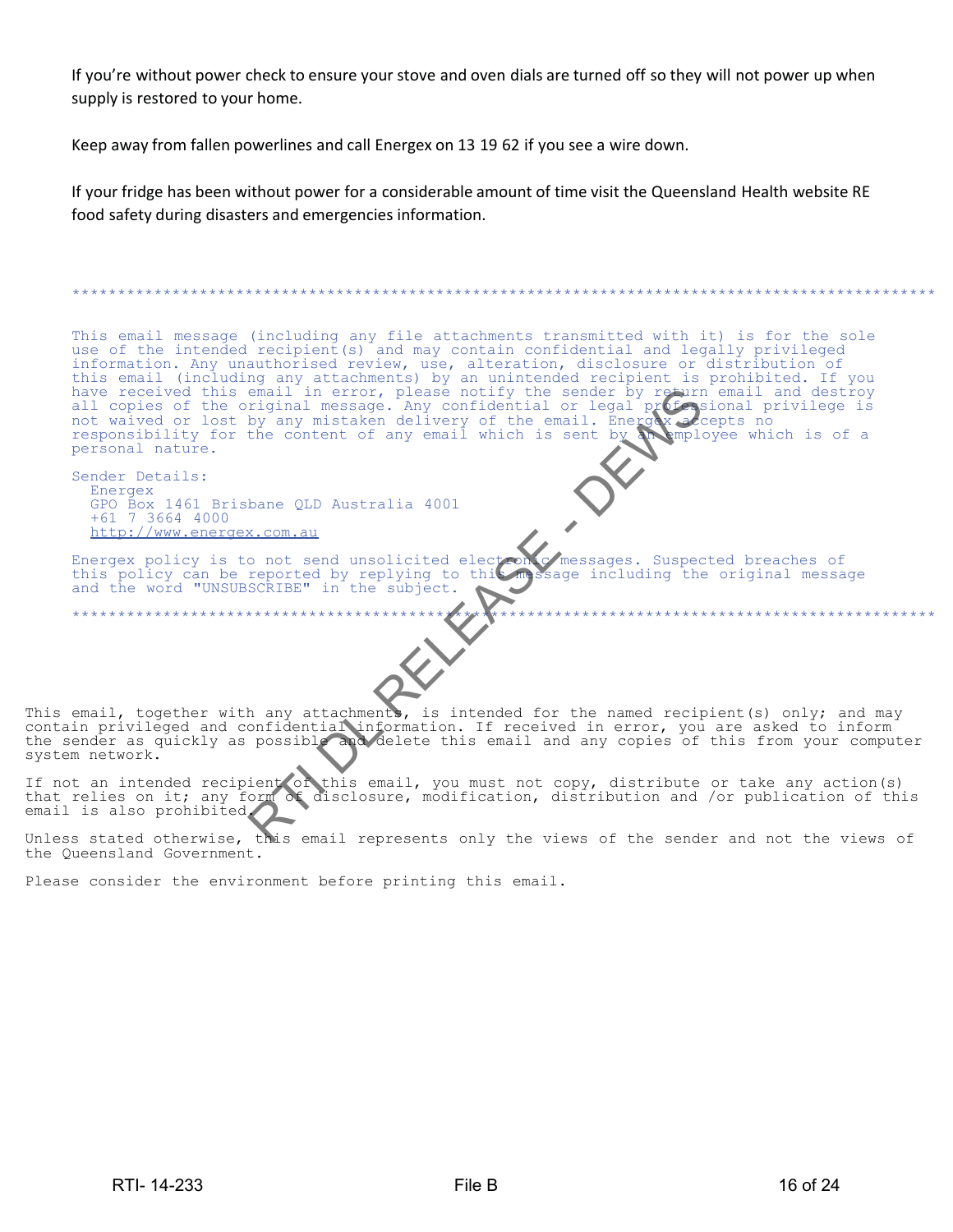**From:** METCALF Graham (Energex) [grahammetcalf@energex.com.au] **Sent:** Saturday, 29 November 2014 5:52 AM To: Deferred Information EFFENEY Terry (Energex); SMART Helen **CC:** WATSON Ron (Energex); WILLIAMS Amelia (Energex); MORAN Jae (Energex); WEST Karen (Energex); LEE Susan (Energex); KERNICK Cloe (Energex); Deferred Information DONALD Danny (Energex) **Subject:** RE: Latest info Deferred Information Deferred Information

Pls find below FYI the information I have just issued to media which may be of interest.

Restored power to more than 10,000 overnight. Drove past several Energex trucks on the way in so still crews in the field in the middle of the night. More out there again today.

We will start getting some local specific details in key areas today. What is clear though from the structural damage (roofs off, walls down etc) is that there will be some properties that will be unsafe for power to be reconnected to at all.

Regards

Graham

# **Media release**

Change text size: smallerlarger

Print page

# $|?|?|?|?$

# **Fast Facts @ 5.30am Saturday**

*29 November 2014*

Please see below for the latest power and safety update for South East Queensland following the massive storms on 27 November: RTIN DRY DEWS

#### **Power update**

- Total affected customers by power outages since 3pm, 27 November approx. 108,000
- Total number of customers restored 105,000
- Customers currently without power  $-$  approx. 3,200
- The worst hit areas include Inala, Archerfield, Taringa, Moorooka, St Lucia and Sherwood.
- Overnight 10,000-plus customers had power reconnected (6.30pm 14,000 customers; 5.30am 3,200 customers without power)

#### **Fallen powerlines**

- Total number of fallen powerlines 642. The majority of wires down are in Brisbane's Central West (294).
- Our crews have repaired more than 614 fallen powerlines and will continue to attend 28 fallen powerlines today as a priority.
- Keep yourself and others well away from fallen powerlines and call us immediately on 13 19 62.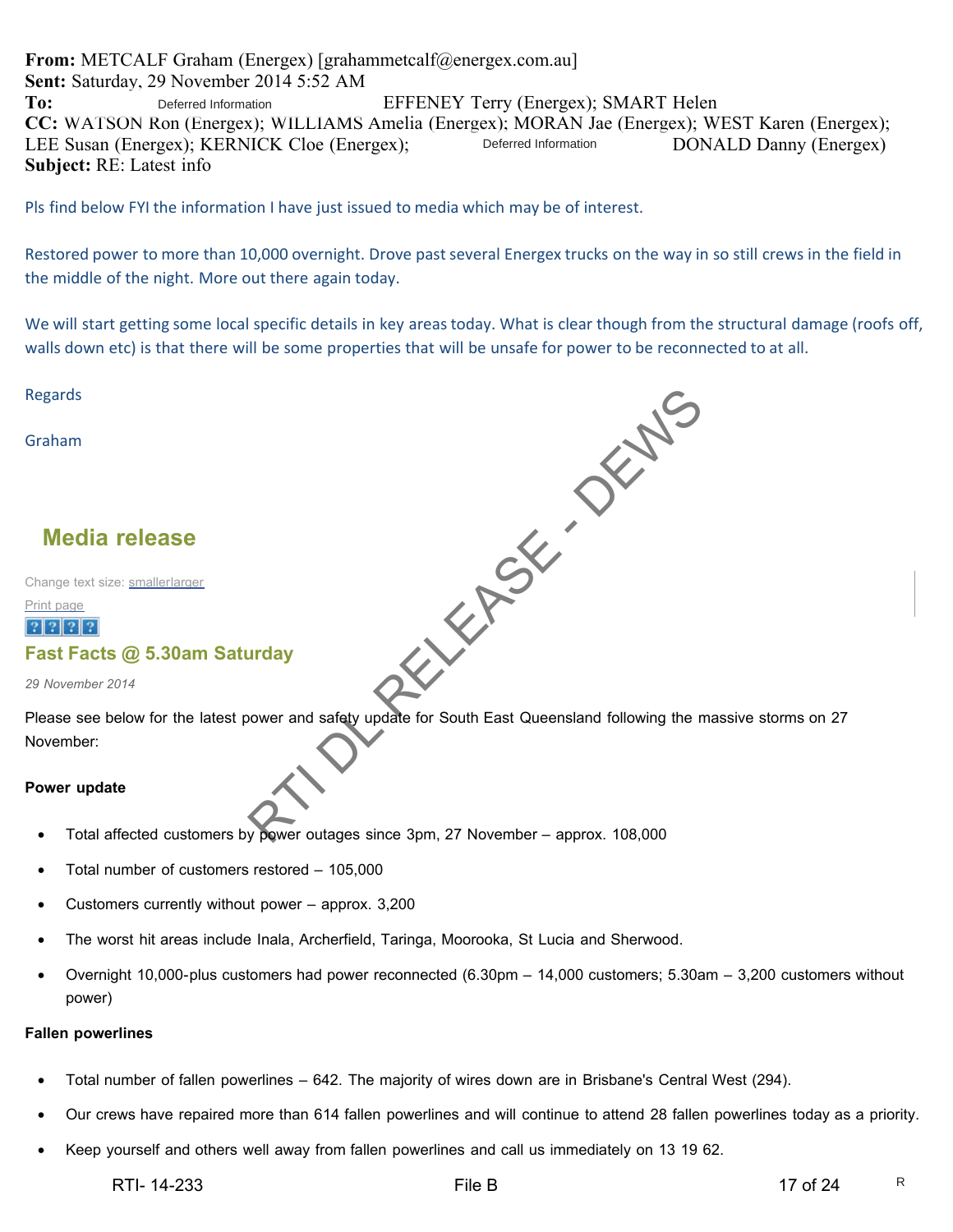• Please take care cleaning up around homes and businesses. Before starting, check for fallen powerlines as they may be hidden in debris. Always assume any fallen powerlines are still live.

#### **Restoration and our crews**

- Safety around powerlines remains a key priority for crews and the community.
- Yesterday afternoon we had more than 200 crews in the field from across the region including teams from the Sunshine and Gold Coasts, plus Ergon Energy crews from Toowoomba, to assist with making areas safe and restoring power.
- In some regions our crews will are not only repairing, but rebuilding the network. These issues are around Inala and surrounding areas.
- Overnight 140 crews in the early evening, more than 40 between midnight and dawn, with 90-plus crews expected to be in operation during today.

#### **Safety**

- If any electrical appliance has been in contact with water it MUST be checked by a licensed electrician before use, or thrown away. Remember: your safety is a priority - if in doubt, throw it out.
- If you have any water damaged appliances, flooding or water in switchboards we urge you to engage the services of a licensed electrician to ensure the property/appliance is safe.
- To find a qualified tradesperson, call Master Electricians on 1300 889 198 or visit www.masterelectricians.com.au
- Fire safety Please check that your stove and oven dials are turned off so they will not automatically power up when supply is restored, especially if you aren't home or asleep.
- Please visit the Queensland Health website to see whether your food is still safe to eat. This information can be found at http://www.health.qld.gov.au/disaster/storms/food-safety.as

Thanks for your patience during this severe weather. We'll have power restored as soon as it is safe to do so.



**Ibi** eferred Information

Here's our latest info…

Energex crews have now restored power to 95,000 homes and businesses.

They will continue to work on the final 10,000 without supply.

Currently we have 93 wires down from the original 642 last night. The majority of wires down are in Brisbane's central west (61).

Energex crews are again working through the night. More than 120 crews are in the field now and this will gradually decrease

R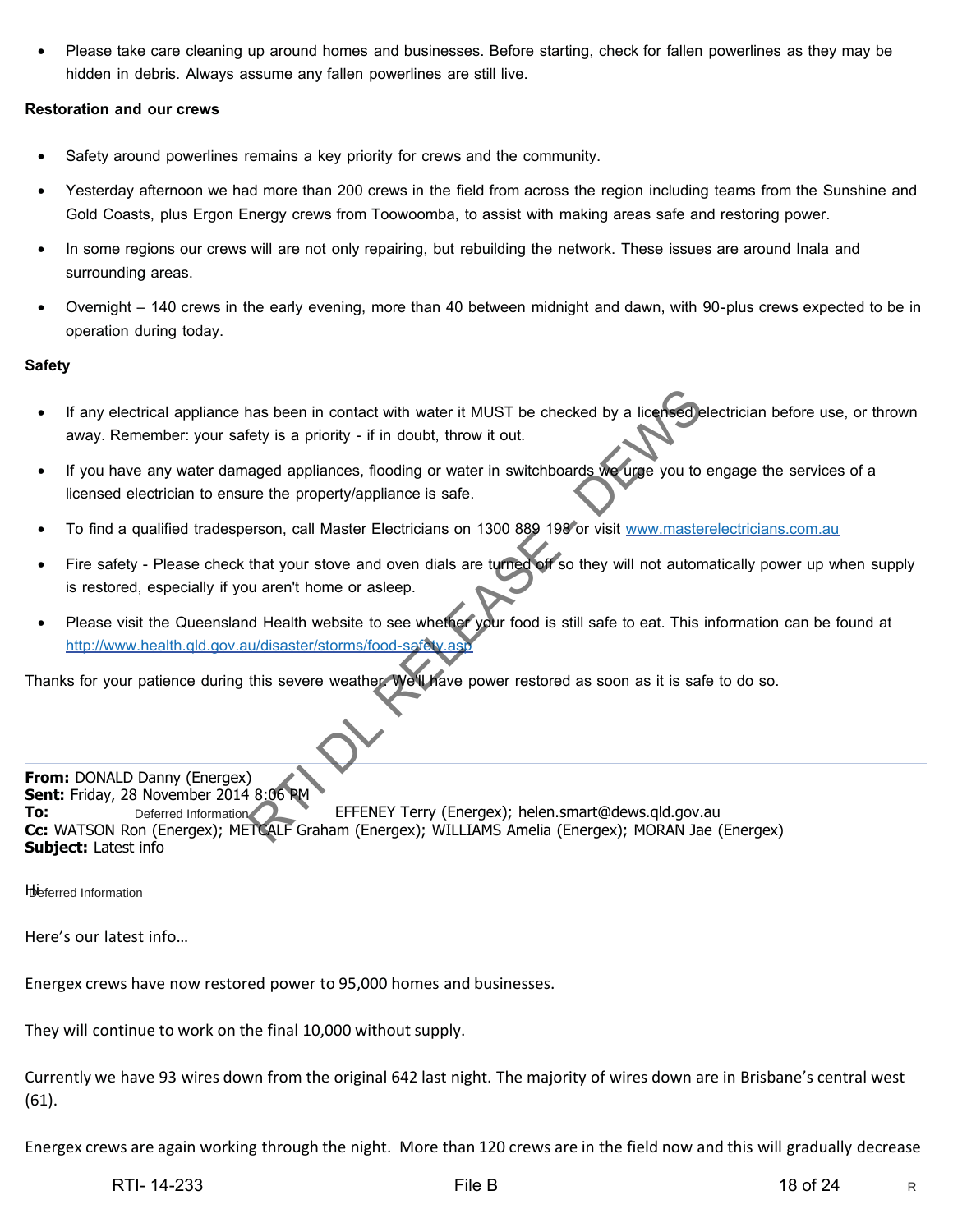as crews reach their allowable hours of continuous work.

There will again be approximately 40 crews working between midnight and dawn when they will be replaced by approximately 90 fresh crews.

Hot spots for Energex tonight are St Lucia, Taringa, and Indooroopilly with restoration of power expected to be completed by lunchtime.

Other targeted areas tonight include Acacia Ridge, Archerfield, Willawong and Durack with power expected to be restored in those areas by mid-morning.

Most other areas are expected to have power restored by midnight.

Energex crews will work throughout the evening and at first light will work to restore power to the remaining customers.

Safety messages still include:

If anyone's house has been damaged or inundated by water please call a licensed electrician to inspect it before re-energising. The Master Electricians can be phoned on 1300 889 198

If you're without power check to ensure your stove and oven dials are turned off so they will not power up when supply is restored to your home.

Keep away from fallen powerlines and call Energex on 13 19 62 if you see a wire down.

If your fridge has been without power for a considerable amount of time visit the Queensland Health website RE food safety during disasters and emergencies information.

This email message (including any file attachments transmitted with it) is for the sole use of<br>the intended recipient(s) and way contain confidential and legally privileged information. Any the intended recipient(s) and may contain confidential and legally privileged information. Any<br>unauthorised review, use, alteration, disclosure or distribution of this email (including any teration, disclosure or distribution of this email (including any attachments) by an unintended recipient is prohibited. If you have received this email in error, please notify the sender by return email and destroy all copies of the original message. Any confidential or legal professional privilege is not waived or lost by any mistaken delivery of the email. Energex accepts no responsibility for the content of any email which is sent by an employee which is of a personal nature. Resignation and the phonology and the phonology and the content of the content of the content of the content of the content of the content of the content of the content of the content of the content of the content of the c

Sender Details: Energex GPO Box 1461 Brisbane QLD Australia 4001 +61 7 3664 4000 http://www.energex.com.au

Energex policy is to not send unsolicited electronic messages. Suspected breaches of this policy can be reported by replying to this message including the original message and the word "UNSUBSCRIBE" in the subject.

\*\*\*\*\*\*\*\*\*\*\*\*\*\*\*\*\*\*\*\*\*\*\*\*\*\*\*\*\*\*\*\*\*\*\*\*\*\*\*\*\*\*\*\*\*\*\*\*\*\*\*\*\*\*\*\*\*\*\*\*\*\*\*\*\*\*\*\*\*\*\*\*\*\*\*\*\*\*\*\*\*\*\*\*\*\*\*\*\*\*\*\*\*\*\*\*\*\*

\*\*\*\*\*\*\*\*\*\*\*\*\*\*\*\*\*\*\*\*\*\*\*\*\*\*\*\*\*\*\*\*\*\*\*\*\*\*\*\*\*\*\*\*\*\*\*\*\*\*\*\*\*\*\*\*\*\*\*\*\*\*\*\*\*\*\*\*\*\*\*\*\*\*\*\*\*\*\*\*\*\*\*\*\*\*\*\*\*\*\*\*\*\*\*\*\*\*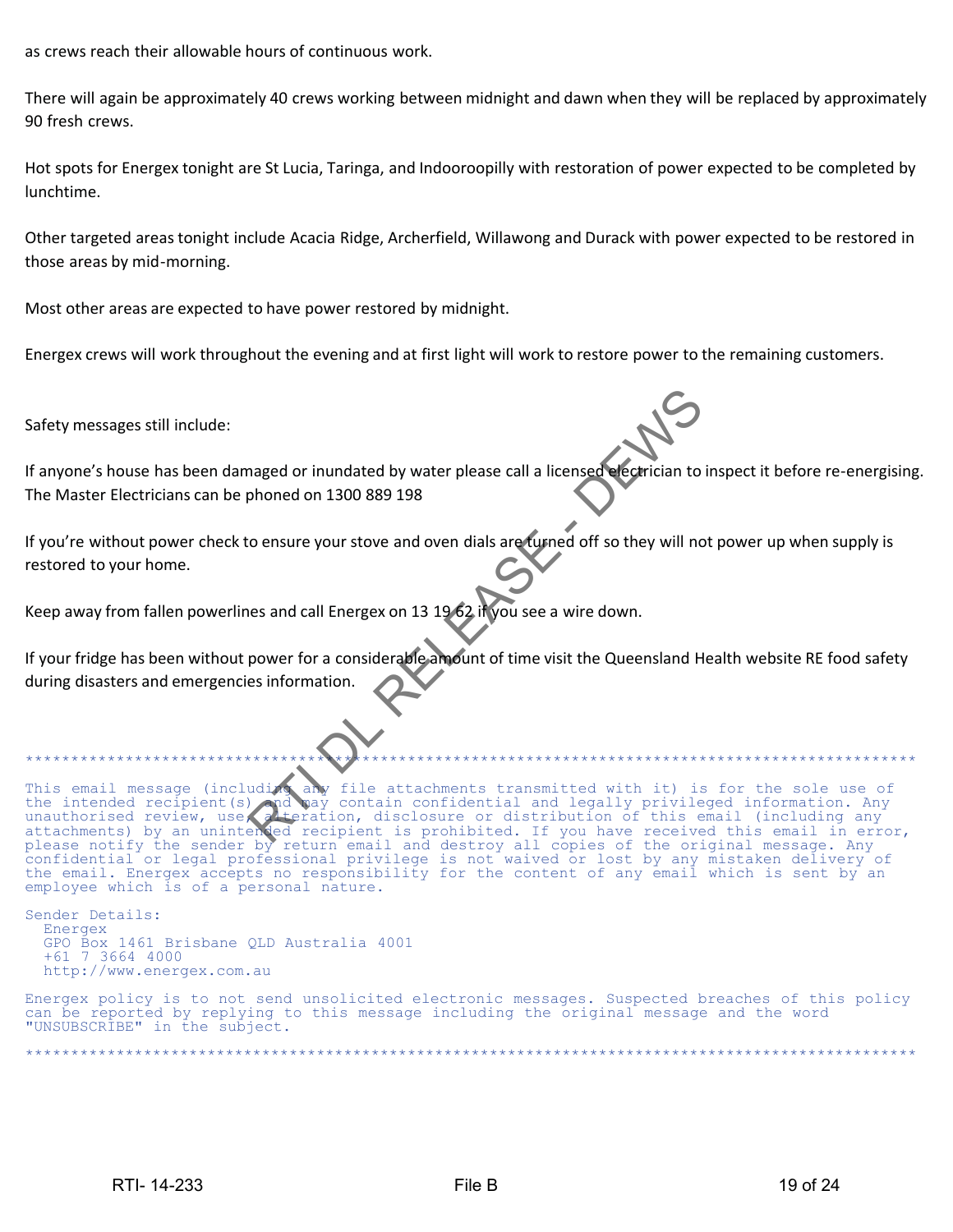**From:** METCALF Graham (Energex) [grahammetcalf@energex.com.au] **Sent:** Saturday, 29 November 2014 7:49 AM To: Deferred Information : EFFENEY Terry (Energex); SMART Helen; RUSSELL Michael (Energex) **CC:** WATSON Ron (Energex); WEST Karen (Energex); KERNICK Cloe (Energex); DONALD Danny (Energex); SWANSTON Mike (Energex) **Subject:** 7.30am Update Deferred Information Deferred Information

Morning again

We have done another update for media/social media (below)

Key change in the past hour or so is we are now asking people still without power to call us direct so that we can ensure we have their details. This is due to the possibility that individual customers may be still off even though their street is back on (ie a problem between the property boundary and the power supply). We do tend to pick up a few additional properties where the service line is damaged. There are also a smallish number of underground faults which have been masked by the larger interruptions (these appear to have been due to trees landing on pillar boxes or the connections at property boundaries). RTI DR. P.

Graham

>>>>>

….

# **Fast Facts @ 7.30am Saturday**

*29 November 2014*

Please see below for the latest power update for South East Queensland:

#### **Power update**

- Total affected customers by power outages since 3pm, 27 November approx. 108,000
- Total number of customers restored 105,000
- Customers currently without power approx. 2800
- Suburbs with the most amount of power out: St Lucia, Indooroopilly, Taringa, Toowong.
- Overnight 10,000-plus customers had power reconnected (6.30pm 14,000 customers; 5.30am 3,200 customers without power)
- **We are now asking customers without power to contact us on 13 62 62 so we can talk about individual restoration processes and safety.**

#### **Fallen powerlines**

- Total number of fallen powerlines 642. The majority of wires down are in Brisbane's Central West (294). Our crews have repaired more than 614 fallen powerlines and will continue to attend 26 fallen powerlines today as a priority.
- Keep yourself and others well away from fallen powerlines and call us immediately on 13 19 62.
- Please take care cleaning up around homes and businesses. Before starting, check for fallen powerlines as they may be hidden in debris. Always assume any fallen powerlines are still live. RTI- 14-233 File B 20 of 24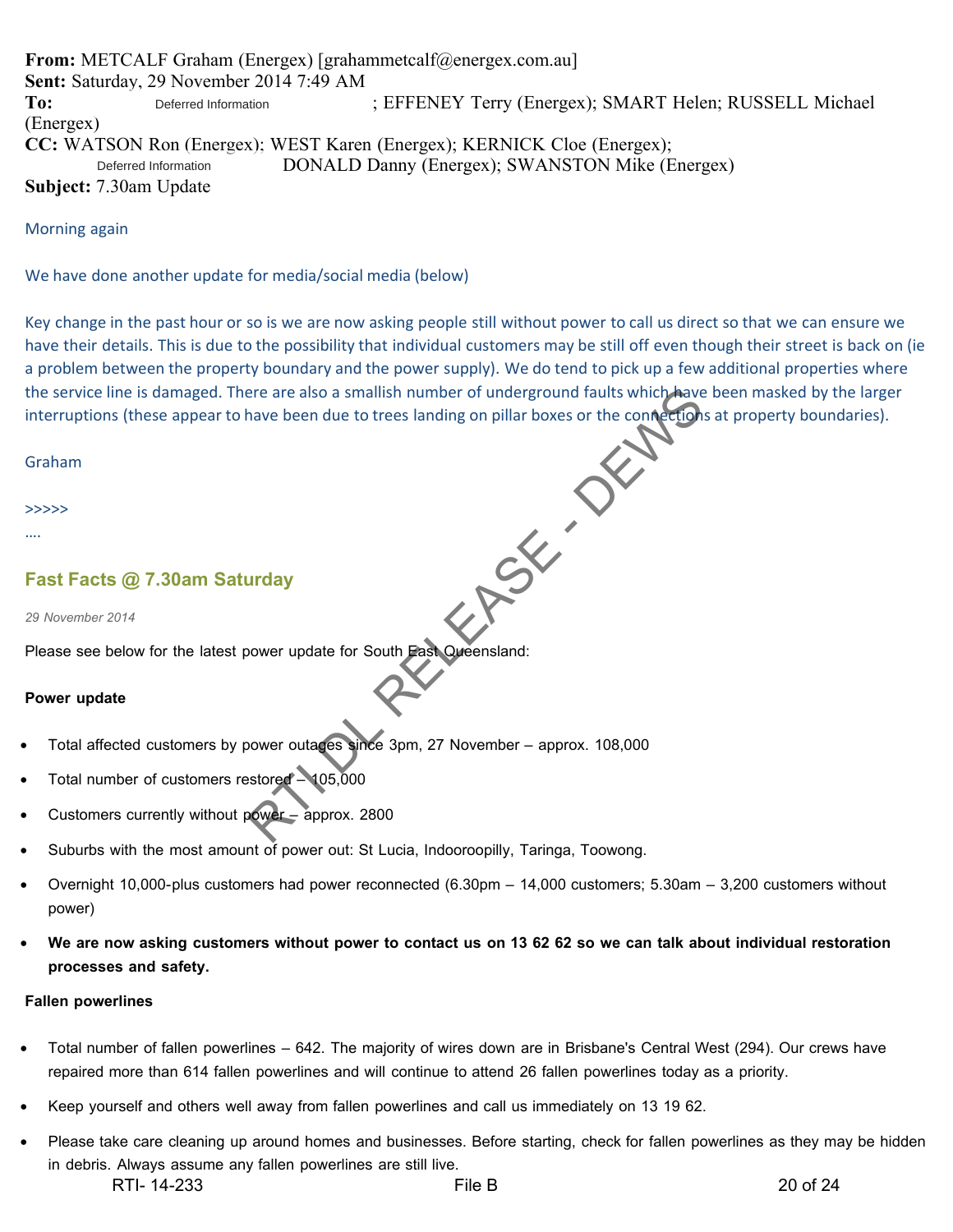• A small number of underground power cables have been damaged by water and fallen trees on pillar boxes.

#### **Restoration and our crews**

- Safety around powerlines remains a key priority for crews and the community.
- Yesterday afternoon we had more than 200 crews in the field from across the region including teams from the Sunshine and Gold Coasts, plus Ergon Energy crews from Toowoomba, to assist with making areas safe and restoring power.
- Overnight 140 crews in the early evening, more than 40 between midnight and dawn, with 90-plus crews expected to be in operation during today.

#### **Safety**

- If any electrical appliance has been in contact with water it MUST be checked by a licensed electrician before use, or thrown away. Remember: your safety is a priority - if in doubt, throw it out.
- If you have any water damaged appliances, flooding or water in switchboards we urge you to engage the services of a licensed electrician to ensure the property/appliance is safe.
- To find a qualified tradesperson, call Master Electricians on 1300 889 198 or visit www.masterelectricians.com.au
- Fire safety Please check that your stove and oven dials are turned off so they will not automatically power up when supply is restored, especially if you aren't home or asleep.
- Please visit the Queensland Health website to see whether your food is still safe to eat. This information can be found at http://www.health.qld.gov.au/disaster/storms/food-safety.asp

Thanks for your patience during this severe weather. We'll have power restored as soon as it is safe to do so.

For power restoration updates, visit energex.com.au or follow us on Twitter and Facebook.

*Energex media enquiries: Office hours (07) 3664 4420 or after 5pm (07) 3664 5191*

**From:** METCALF Graham (Energex) **Sent:** Saturday, 29 November 2014 5:53 AM **To:** Deferred Information **EFFENEY Terry (Energex); helen.smart@dews.qld.gov.au Cc:** WATSON Ron (Energex); WILLIAMS Amelia (Energex); MORAN Jae (Energex); WEST Karen (Energex); LEE Susan (Energex) (susanlee@energex.com.au); KERNICK Cloe (Energex); Deferred Information DONALD Danny (Energex) **Subject:** RE: Latest info Deferred Information Deferred Information ed appliances, flooding or water in switchboards we urge you to entry/appliance is safe.<br>
on, call Master Electricians on 1300 889 198 or visit www.masterelians<br>
at your stove and oven dials are turned off so they will not

Pls find below FYI the information I have just issued to media which may be of interest.

Restored power to more than 10,000 overnight. Drove past several Energex trucks on the way in so still crews in the field in the middle of the night. More out there again today.

We will start getting some local specific details in key areas today. What is clear though from the structural damage (roofs off, walls down etc) is that there will be some properties that will be unsafe for power to be reconnected to at all.

Regards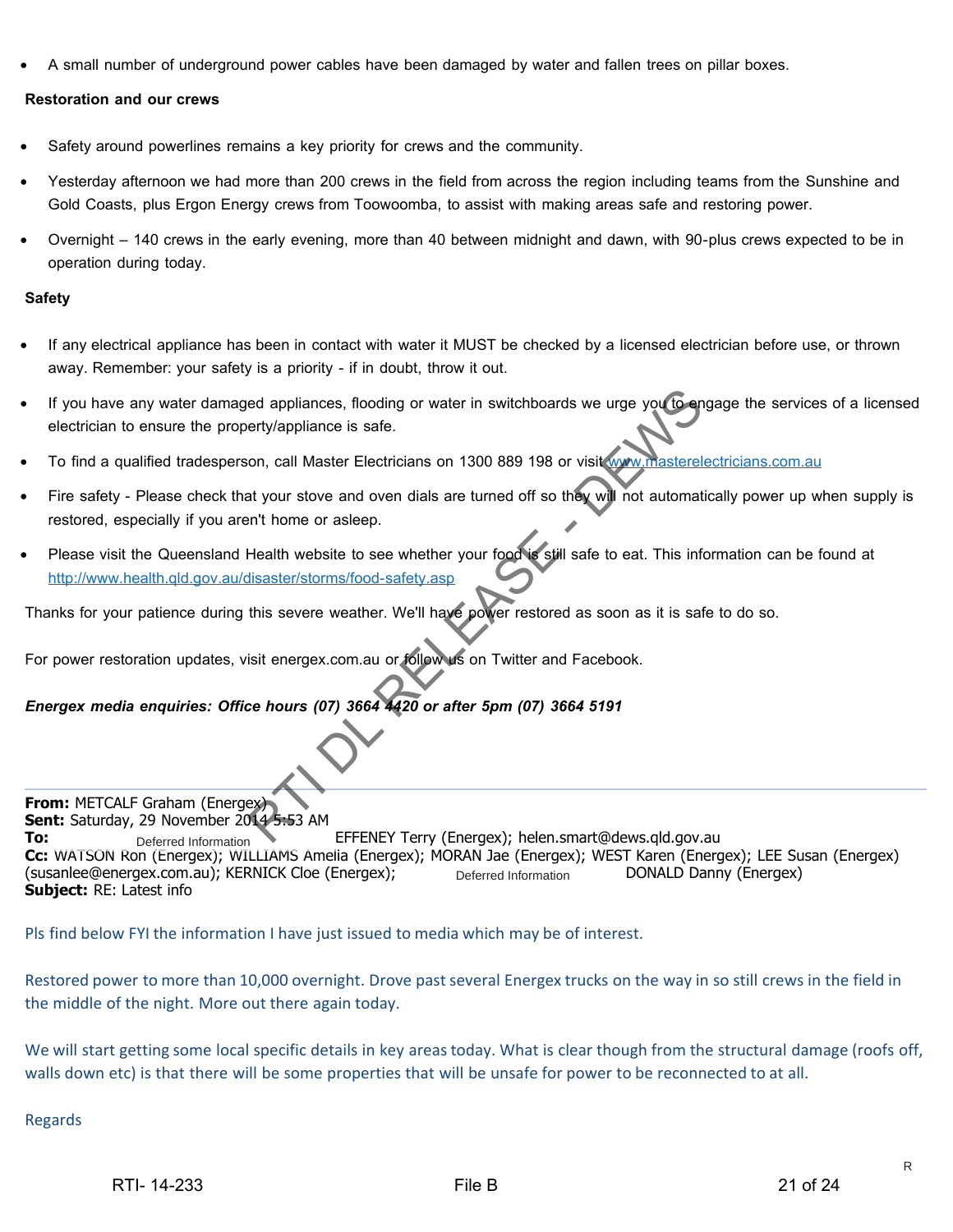# **Media release**

Change text size: smallerlarger

# Print page

# $|?|?|?|?$ **Fast Facts @ 5.30am Saturday**

*29 November 2014*

Please see below for the latest power and safety update for South East Queensland following the massive storms on 27 November:

#### **Power update**

- Total affected customers by power outages since 3pm, 27 November approx.  $108$
- Total number of customers restored 105,000
- Customers currently without power approx. 3,200
- The worst hit areas include Inala, Archerfield, Taringa, Moorooka, St Lucia and Sherwood.
- Overnight 10,000-plus customers had power reconnected (6.30pm 14,000 customers; 5.30am 3,200 customers without power) Summer of the space of the space of the space of the space of the space of the space of the space of the space of the space of the space of the space of the space of the space of the space of the space of the space of the

#### **Fallen powerlines**

- Total number of fallen powerlines 642. The majority of wires down are in Brisbane's Central West (294).
- Our crews have repaired more than 614 fallen powerlines and will continue to attend 28 fallen powerlines today as a priority.
- Keep yourself and others well away from fallen powerlines and call us immediately on 13 19 62.
- Please take care cleaning up around homes and businesses. Before starting, check for fallen powerlines as they may be hidden in debris. Always assume any fallen powerlines are still live.

#### **Restoration and our crews**

- Safety around powerlines remains a key priority for crews and the community.
- Yesterday afternoon we had more than 200 crews in the field from across the region including teams from the Sunshine and Gold Coasts, plus Ergon Energy crews from Toowoomba, to assist with making areas safe and restoring power.
- In some regions our crews will are not only repairing, but rebuilding the network. These issues are around Inala and surrounding areas.
- Overnight 140 crews in the early evening, more than 40 between midnight and dawn, with 90-plus crews expected to be in operation during today.

#### **Safety**

• If any electrical appliance has been in contact with water it MUST be checked by a licensed electrician before use, or thrown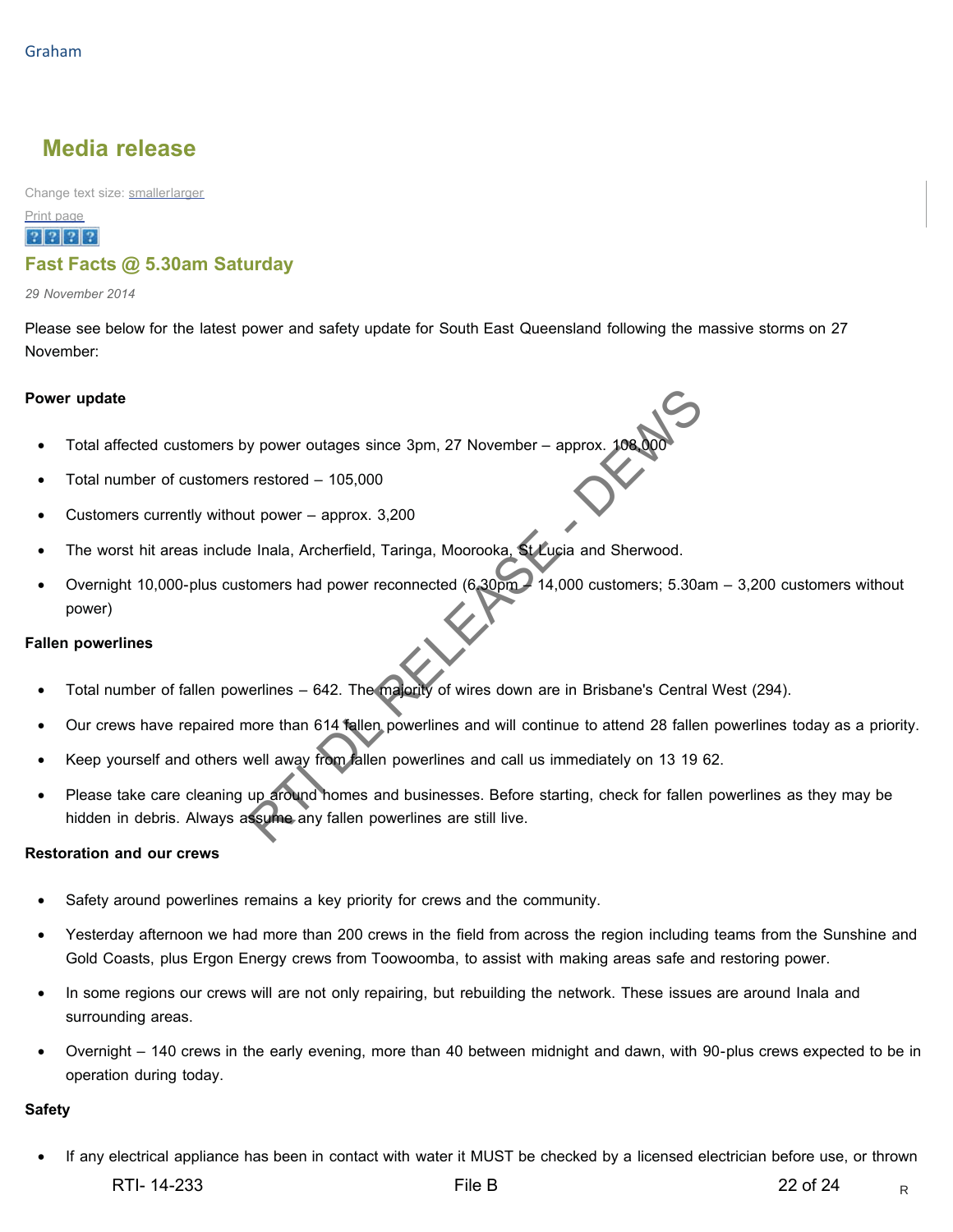away. Remember: your safety is a priority - if in doubt, throw it out.

- If you have any water damaged appliances, flooding or water in switchboards we urge you to engage the services of a licensed electrician to ensure the property/appliance is safe.
- To find a qualified tradesperson, call Master Electricians on 1300 889 198 or visit www.masterelectricians.com.au
- Fire safety Please check that your stove and oven dials are turned off so they will not automatically power up when supply is restored, especially if you aren't home or asleep.
- Please visit the Queensland Health website to see whether your food is still safe to eat. This information can be found at http://www.health.qld.gov.au/disaster/storms/food-safety.asp

Thanks for your patience during this severe weather. We'll have power restored as soon as it is safe to do so.

**From:** DONALD Danny (Energex) **Sent:** Friday, 28 November 2014 8:06 PM **To:** Deferred Information **EFFENEY Terry (Energex);** helen.smart@dews **Cc:** WATSON Ron (Energex); METCALF Graham (Energex); WILLIAMS Amelia (Energex); MORAN Jae (Energex) **Subject:** Latest info Hi Deferred Information Here's our latest info… Energex crews have now restored power to 95,000 homes and businesses. They will continue to work on the final 10,000 without supply Currently we have 93 wires down from the original 642 last night. The majority of wires down are in Brisbane's central west (61). Deferred Information RELIGION EFFENEY Terry (Energex); helen.smart@dewsold.com<br>
RTCALF Graham (Energex); WILLIAMS Amelia (Energex); MORAN Ja<br>
ed power to 95,000 homes and businesses.<br>
the final 10,000 without supply<br>
wn from the original G42 l

Energex crews are again working through the night. More than 120 crews are in the field now and this will gradually decrease as crews reach their allowable hours of continuous work.

There will again be approximately 40 crews working between midnight and dawn when they will be replaced by approximately 90 fresh crews.

Hot spots for Energex tonight are St Lucia, Taringa, and Indooroopilly with restoration of power expected to be completed by lunchtime.

Other targeted areas tonight include Acacia Ridge, Archerfield, Willawong and Durack with power expected to be restored in those areas by mid-morning.

Most other areas are expected to have power restored by midnight.

Energex crews will work throughout the evening and at first light will work to restore power to the remaining customers.

Safety messages still include:

RTI-14-233 23 of 24